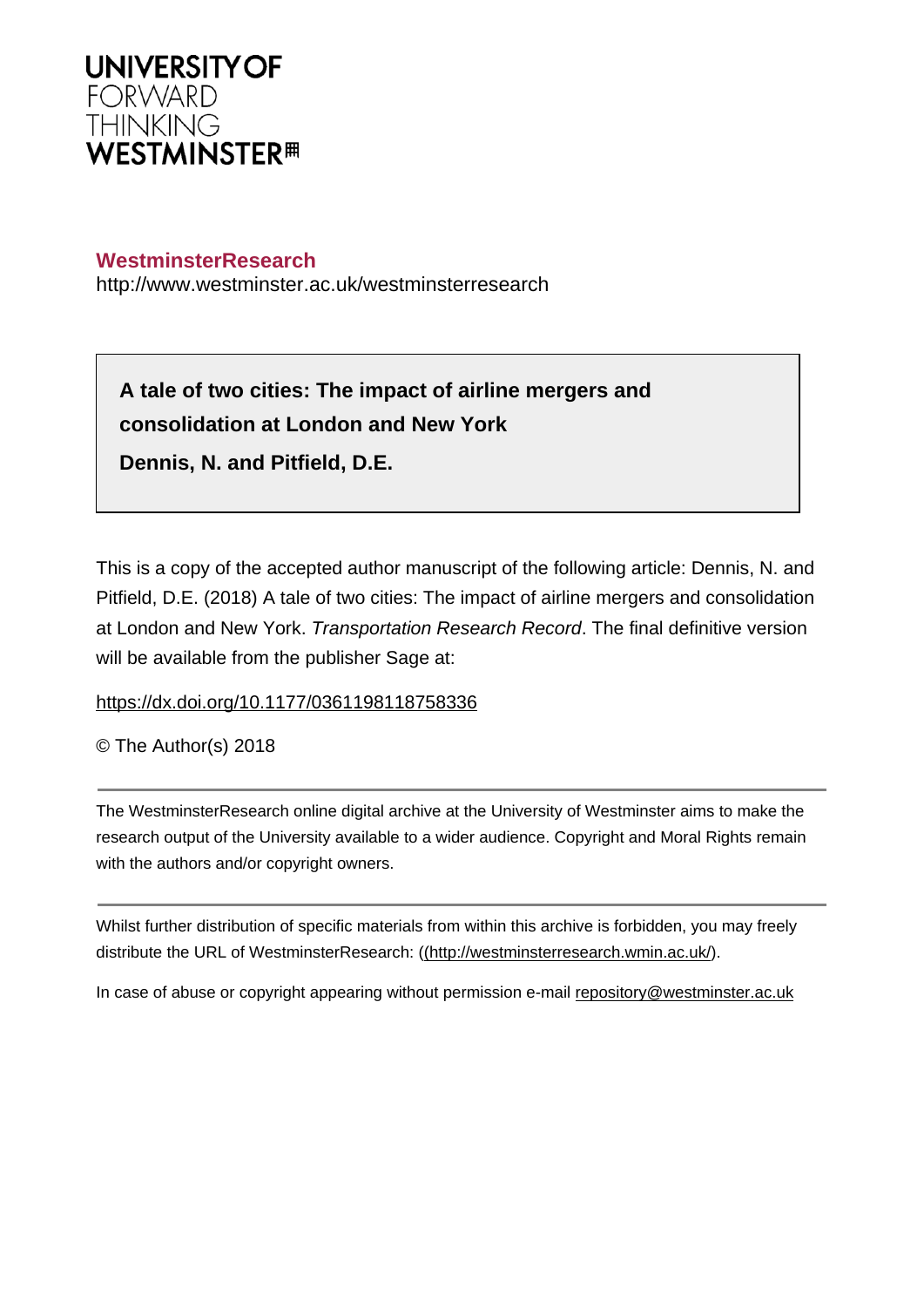# **A TALE OF TWO CITIES: THE IMPACT OF AIRLINE MERGERS AND CONSOLIDATION AT LONDON AND NEW YORK**

## **Dr Nigel Dennis, Corresponding Author**

Senior Research Fellow Department of Planning and Transport University of Westminster 35 Marylebone Road London NW1 5LS, United Kingdom Tel: +44 20 350 66559 E-mail: [dennisn@westminster.ac.uk](mailto:dennisn@westminster.ac.uk)

## **Dr David Pitfield**

Visiting Lecturer Department of Planning and Transport University of Westminster 35 Marylebone Road London NW1 5LS, United Kingdom Tel: +44 20 350 66559 E-mail: [pitfied@westminster.ac.uk](mailto:pitfied@westminster.ac.uk)

Word count:  $4484$  words text + 11 tables x 250 words (each) = 7234 words

Submission date: November 8th 2017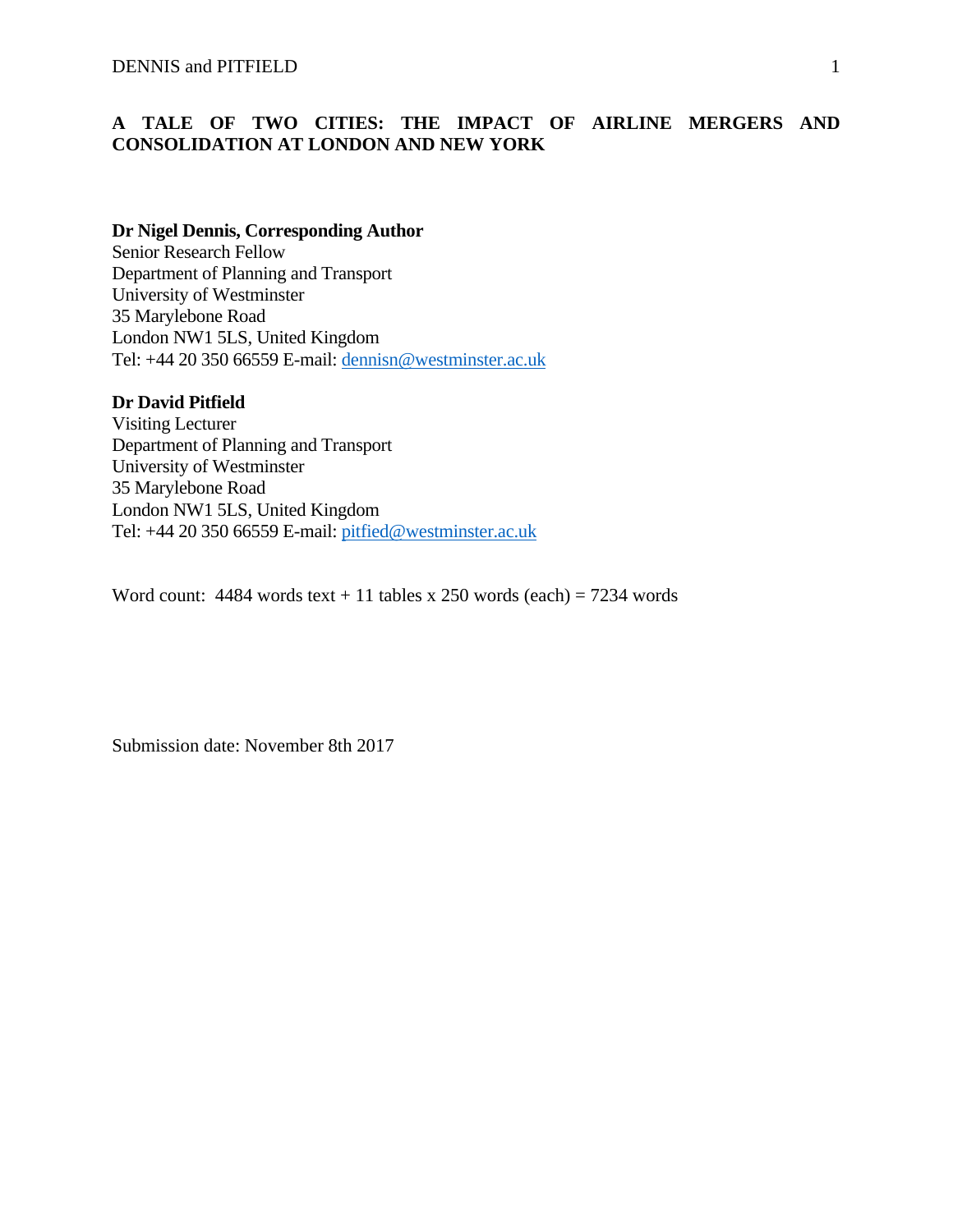#### **ABSTRACT**

This paper considers the changes to airline networks, service patterns and competition that have taken place as a result of recent airline mergers on both sides of the North Atlantic as well as through trans-atlantic alliances.

Capacity, frequency and the competitive position are studied at London and New York with the use of schedule data within different markets where measures of market concentration are evaluated. ICAO data is employed to examine load factors on international routes and UK CAA data to consider the distribution of traffic between airports in London.

 It is shown that the effectiveness of the hubs has increased, with enhanced efficiency for surviving airlines, through fewer competitors, an enlarged network and greater control of capacity. Potential concerns are identified however, regarding passenger choice, pricing and service options that suggest the industry is moving towards an oligopoly. Smaller cities are also seen to be the losers from consolidation with slot divestments favouring increased service in the dense markets, with many regional links being axed altogether.

The paper supplements the literature on airline consolidation with a particular focus on the two biggest markets in the world - London and New York - which demonstrate some similar but also some different issues. Both airline network impacts and choice and service for local consumers are considered.

*Keywords*: Mergers, Alliances, Competition, Concentration, Networks, Slots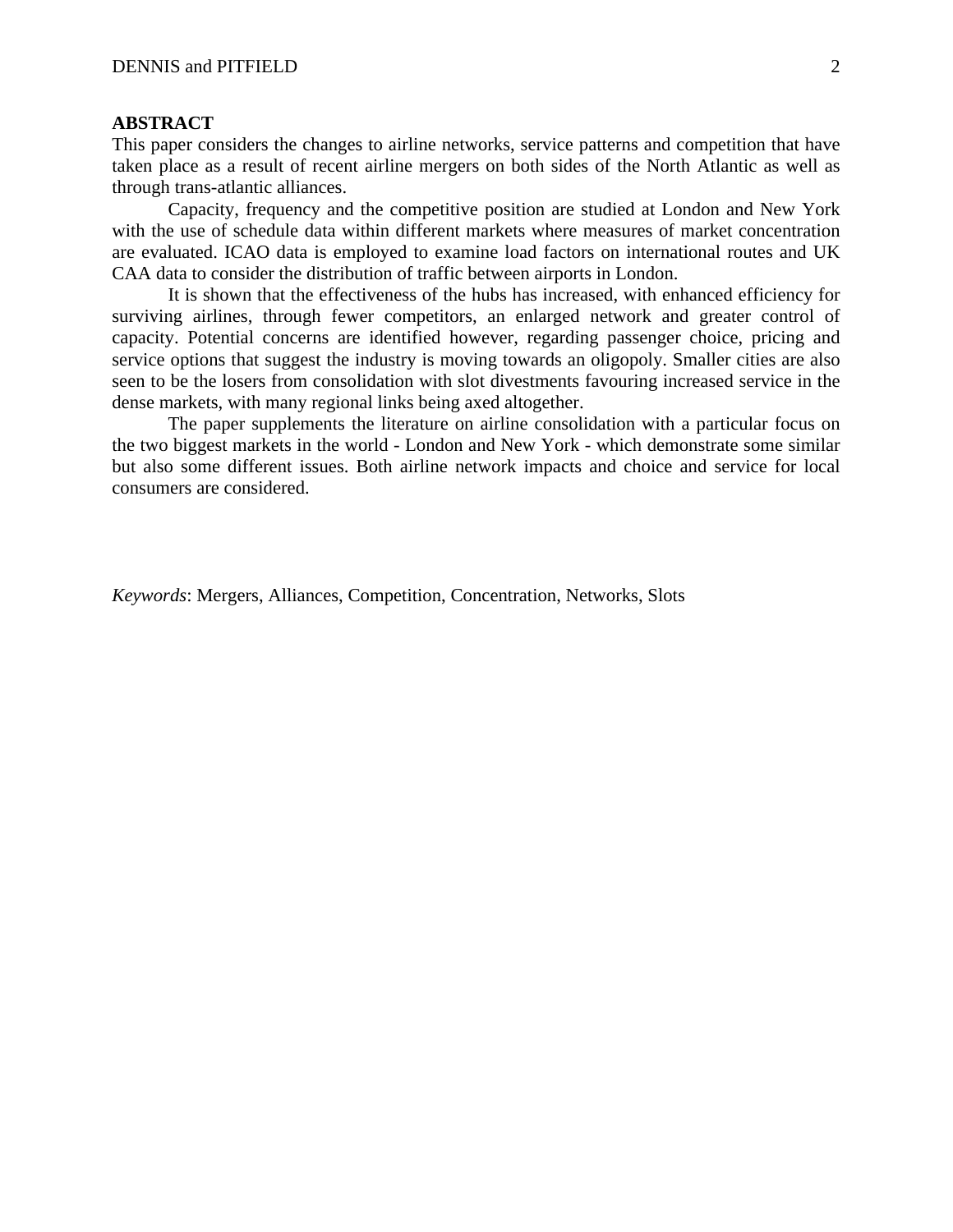#### **INTRODUCTION**

*It was the best of times, it was the worst of times, it was the age of wisdom, it was the age of foolishness……*

*Charles Dickens, A Tale of Two Cities, 1859* 

The airline industry has seen major consolidation over the last decade, particularly in Europe and North America. In Europe, mergers have taken place between British Airways, Iberia, bmi British Midland and Aer Lingus to form International Airlines Group (IAG) (*1*) while Lufthansa has acquired Swiss, Austrian and more recently Brussels Airlines. In the United States, Delta and Northwest set off the current round of consolidation in 2008 followed by United-Continental, Southwest-Air Tran, American-US Airways and most recently Alaska-Virgin America.

On the North Atlantic, the market has become concentrated around four joint ventures where there were once many competing rival airlines. These mirror the three global alliance groups plus Delta with Virgin Atlantic which provides another alternative for traffic to and from the UK (*2*).

It was therefore considered interesting to assess the impact of these changes on air service provision at London and New York. These are still the two biggest air travel markets in the world and are served by a wide range of carriers through a number of different airports. London has six airports designated by IATA: Heathrow, Gatwick, Stansted, Luton, London City and Southend. New York has five: JFK, Newark, La Guardia, Westchester County and Newburgh-Stewart. Unlike dominated hubs such as Frankfurt, Amsterdam, Atlanta or Dallas Fort Worth where there has been little change as a result of the industry restructuring, London and New York offer the opportunity to review the impact on a broader and more diverse market. Another development at New York was the slot swap between Delta and US Airways in 2012 (*3*) which gave Delta an increased presence at JFK and La Guardia (in exchange for US Airways strengthening its position at Washington DC Reagan).

The time period from 2005 to 2015 was chosen for study. 2005 provides a good representation of the position after the industry had recovered from the terrorist attacks of 9/11 in 2001 but before the economic crisis and the 'credit crunch' hit in 2007 .With the exception of Air France/KLM, the major merger activity also took place after this point. 2015 was selected because complete data was not yet available for 2016 from most sources at the time the research was undertaken. It also post-dated most of the recent industry consolidation.

Several different sources have been used to analyse the developments. Innovata schedule data, which provides capacity and frequency information by route and airline, has been collected for the second week in July 2005 and July 2015 at the London and New York airports. This is considered representative of the peak season schedule without holiday period adjustments. International Civil Aviation Organisation (ICAO) data has been obtained for the years 2005 and 2015 to study changes in the international traffic and capacity utilisation by route and airline. UK Civil Aviation Authority (CAA) traffic data has also been used to study the London airport market share by route.

There are always risks with the representativeness of comparative static analysis but it is felt that the findings vindicate the methods used as they appear intuitively correct and don't suggest the existence of different trends in intervening years or the need to investigate alternative principal causal factors besides mergers and consolidation.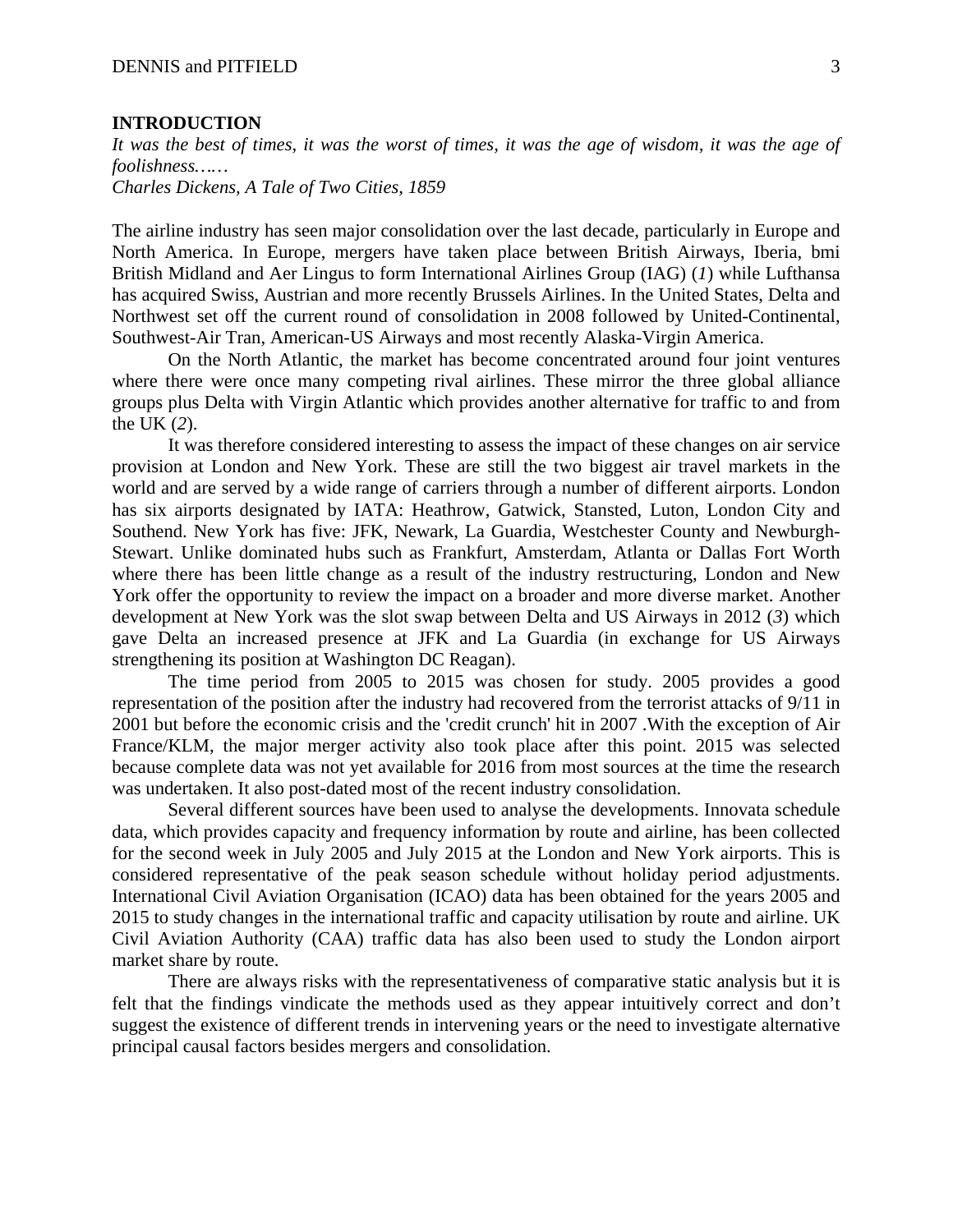#### **MARKET CONCENTRATION**

The first stage of the analysis aims to investigate the impact of airline mergers and transatlantic alliances on market concentration in London and New York. The Innovata data for July 2005 and July 2015 showed operations and seats per week by airline and alliance by route. This was turned into percentages to enable indices of market concentration to be calculated on both bases. Using the Herfindahl - Hirschman Index (HHI) to investigate the share by airline involved the aggregation of the percentages for each route for the airline examined. It should be noted that this involved the identification of airlines operating as franchisees for another such as GB Airways and British Mediterranean for British Airways or subsidiaries such as Envoy Air owned by American Airlines.

It is a standard and well–established means of measuring the acceptability of mergers and alliances and of their impact on market share and competition (*4*),(*5*). The calculation would show that an industry or sector totally dominated by one firm would score 10,000. The index is given by,

 $HHI = S_1^2 + S_2^2 + S_3^2 + S_4^2 + \cdots + S_n^2$ 

where  $S_i^2$  is the market share of individual firms i (airlines here) and has been used by the UK Office of Fair Trading, the US Department of Justice (DOJ) and the US Federal Trade Commission. Values of HHI of less than 1000 are said to represent an unconcentrated and very competitive market whereas market values greater than 1800 represent concentration and a relative absence of competition. If mergers and alliances were to raise the HHI above 1800 then the merger would be challenged however when the statistic is already above 1800, any proposed merger should not result in an increase of more than 100. Alternative guides suggest these absolute numbers can change, for example, the US DOJ uses 2500 as an indication of a concentrated market.

Table 1 shows the HHI results on the basis of frequency, measured as operations per week, for the London area airports and the New York area airports for 2005 and 2015. Table 2 shows the results for the same airports on the basis of capacity, measured as seats per week. The airports for London are London City (LCY), London Gatwick (LGW), London Heathrow (LHR), London Luton (LTN) and London Stansted (STN). For New York, they are New York Newark (EWR), New York John F Kennedy (JFK) and New York La Guardia (LGA).

The comparison of these airports for each year is interesting showing that in 2005 measured in frequency, LCY and JFK were similar with relatively low values whereas LTN and EWR were similar with higher values. Looking at capacity, EWR was similar to both LTN and STN and JFK had the lowest concentration measured by both capacity and frequency. In 2015, JFK remains the lowest in frequency and capacity terms and STN and EWR still have similar high scores with STN the highest.

However, the instructive comparison is between the years. This shows that all airports had more concentrated traffic in 2015 with the exception of LTN. This is less concentrated as Ryanair and Wizz Air have more frequency and capacity than in 2005 when easyJet dominated. The figures for JFK show that this concentration is least pronounced for the HHI measure of capacity.

Consequently, it can be seen that the effectiveness of hubs has increased as the traffic has concentrated in fewer airlines and competition has declined. At congested airports, such as LHR, LGW and LGA, airlines may well reduce links to smaller markets as well as changing aircraft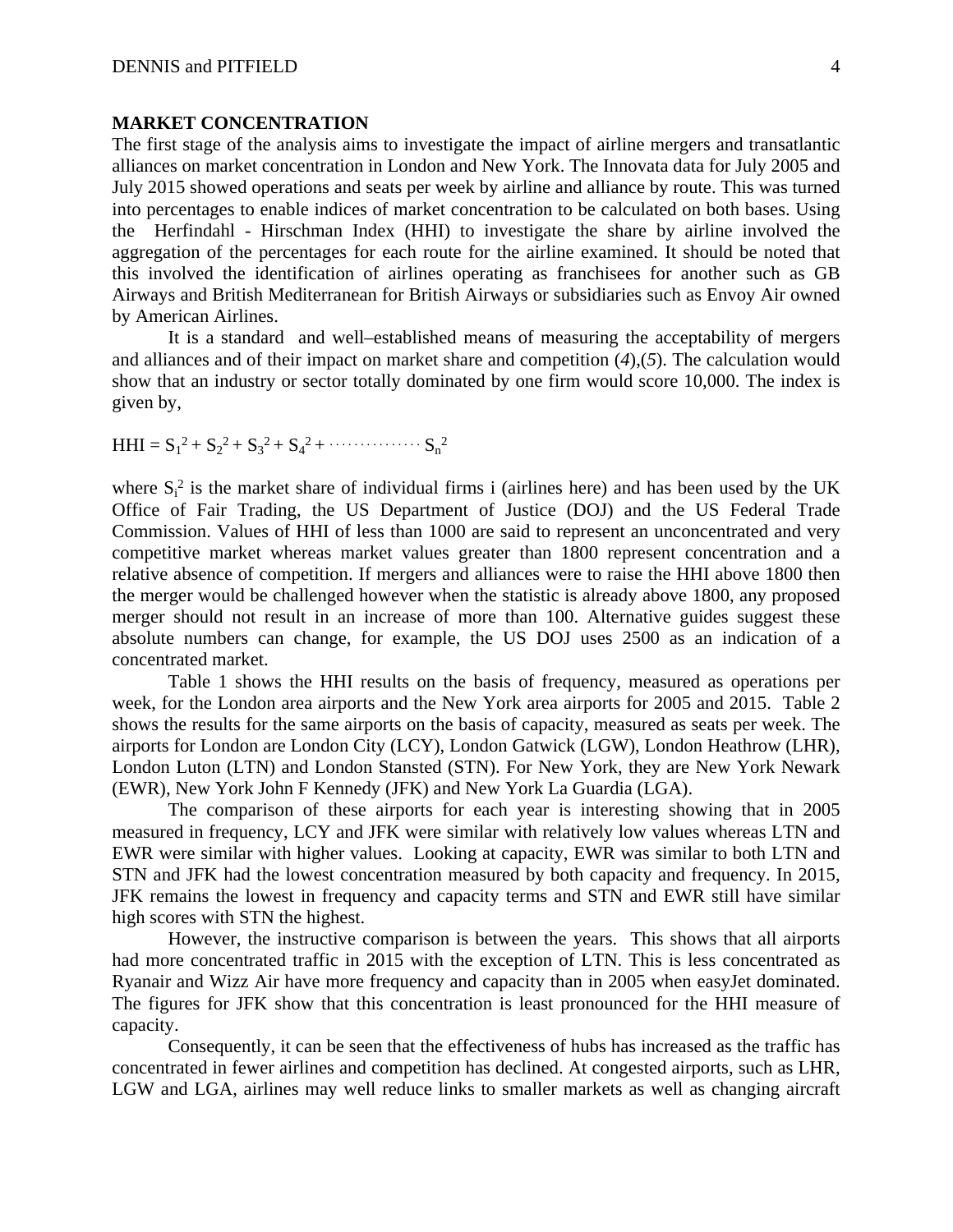gauge to maintain key international slots and in turn, this may impact services from other airports in the system but there are still implications for consumer welfare (*6*).

Tables 3 and 4 show the HHI calculations when in both 2005 and 2015, Air France and KLM are grouped together. In 2015, the other major groupings are of American Airlines and US Airways who merged in late 2013 but operated as separate subsidiaries until late in 2015 and the airlines in the IAG group, British Airways, Iberia and Vueling. Aer Lingus did not join IAG until after July 2015. In addition, there is the Lufthansa group that includes German Wings, Austrian and Swiss. Obviously, not all airports are affected and so their calculations are the same as shown in Tables 1 and 2. It is expected that these calculations will indicate increased levels of concentration by comparison to Tables 1 and 2 and that is largely the case.

In every case where the groupings have been taken into account except for London City, concentration is seen to be proportionately greater in 2015 than in 2005 by comparison to the airline analysis between the years. It is conclusive that the HHI has shown a greater inclination towards oligopoly as time has moved on. For London City in 2005, the operation of KLM and CityJet, then owned by Air France, is not mirrored in 2015 as CityJet was sold in 2014, so the increased concentration over the decade, although marked, is not as large as the airline analysis shown in Tables 1 and 2 where groupings are not taken into account. It is noteworthy that for New York JFK, the HHI scores are mostly below 1800.

It may also be interesting to examine alliance traffic across the North Atlantic where the anti-trust immunity has had profound impacts (*7*). Consequently, for the traffic from London, destinations were restricted to Canada and the USA. In the other direction, destinations in Europe were selected along with Moscow. These results are shown in Tables 5 and 6. In London airports, in both years, oneworld is the chief player with over 60 percent of the share. However, in New York, in 2005, SkyTeam had over 50 percent whereas Star Alliance is the largest alliance in 2015. New York is less concentrated and the HHI calculations indicate that. The switch of Continental from SkyTeam to Star has led to three more evenly matched Alliance groups in New York in 2015 which has reduced concentration in New York whereas it increased in London over the same period. Of course, a wider or different focus on transatlantic markets beyond London would yield somewhat different conclusions and some work by the authors, not reported here, shows this in terms of alliance domination. This could be the subject of further research.

## **TRAFFIC AND NETWORK DEVELOPMENTS**

To consider in more detail the impact of the major changes in industry structure and slot allocation, several case studies have been conducted for London and New York. Previous research has identified differences in airline merger outcomes between Europe and the US (*8*).

## **Impact on individual routes at London Heathrow of British Airways merger with bmi British Midland**

British Midland had built up a short-haul network at London Heathrow over many years, adding the 'shuttle' routes to Belfast, Edinburgh and Glasgow in 1982-84 to a few regional services it had long operated such as Birmingham, East Midlands, Leeds/Bradford and Teesside. After that, expansion followed to the major European destinations such as Paris, Brussels, Amsterdam and Dublin. Further European cities with a business travel focus were subsequently added including Frankfurt and Zurich. After Lufthansa acquired SAS's interest in bmi however, direct competition with the LH group was dropped in favour of more distant cities dominated by other alliances such as Milan and Madrid. There were also a few leisure routes at relatively low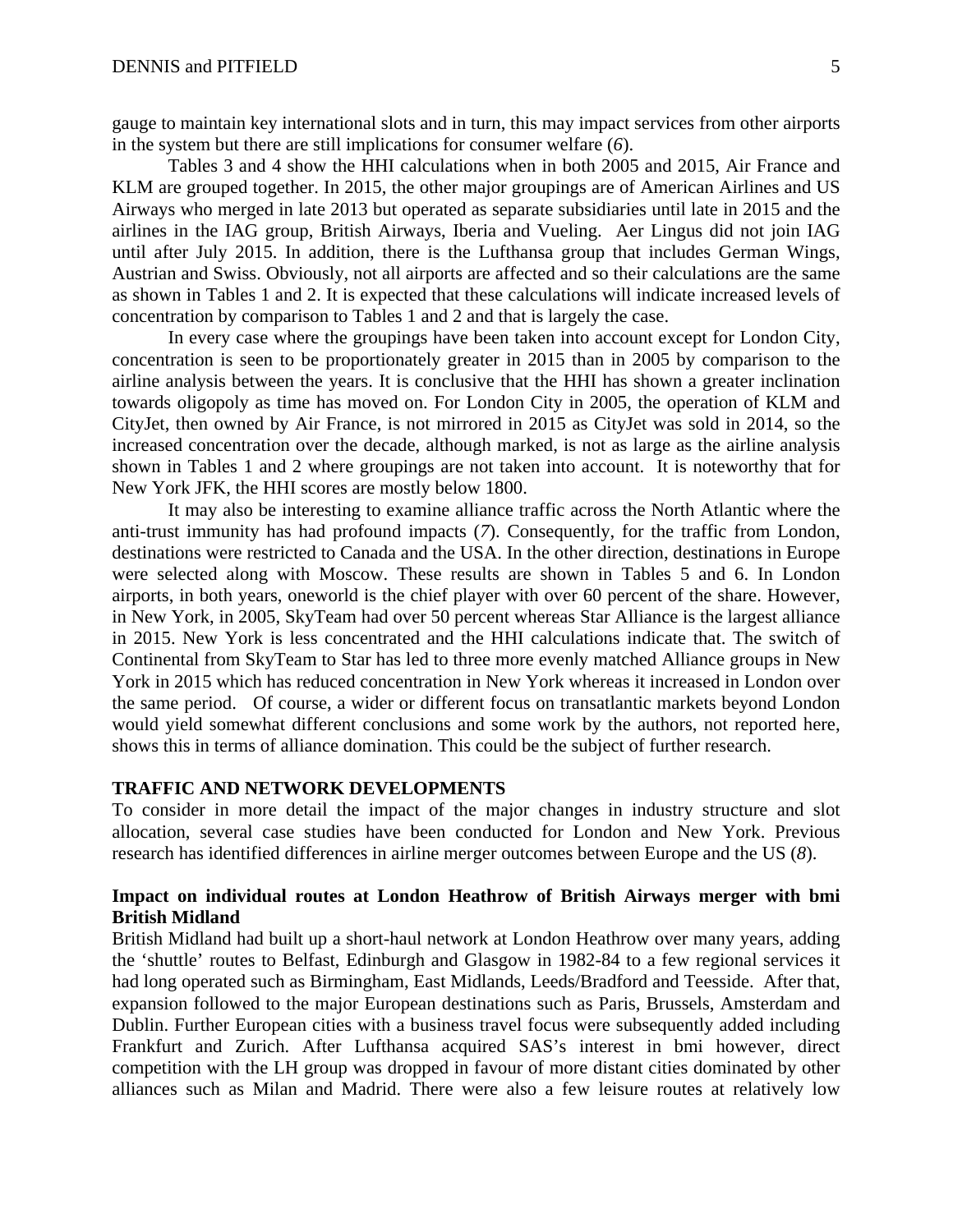Thus in 2005 bmi served 21 destinations from Heathrow with a total of 535 weekly frequencies. Of these 21 routes, BA competed from Heathrow on 11 of them (545 frequencies) and other carriers contested 7 (314 frequencies). On 8 routes, bmi was the sole operator. By 2015, BA was serving 17 of these places from Heathrow with a total of 697 frequencies.

Table 7 considers only those routes that were duplicated by BA and bmi in 2005. Here the changes over the period 2005-15 are more pronounced.

The key points are that BA has largely removed former bmi frequencies and capacity altogether on routes where the airlines competed – actually offering fewer flights and seats than BA alone did in 2005. The beneficiaries in terms of market share have been easyJet in particular and other LCCs based at alternative London airports. BA has taken over the former bmi services from Heathrow to Belfast City, Dublin, Hanover, Leeds Bradford, Palma and Venice. Inverness has been also subsequently reinstated. Former bmi slots have been used by BA for more profitable opportunities elsewhere such as the long-haul market.

Other carriers on these routes (e.g. Air France, Alitalia, Virgin Atlantic) have increased frequency slightly but reduced aircraft size, also giving fewer seats in total. The main factor behind the increase in the other carriers' frequency is the 63 weekly slots that BA had to give up to a new entrant willing to serve Aberdeen and Edinburgh from Heathrow. These were used by Virgin Atlantic's Little Red in 2015 and now by flybe. This has still failed to generate more competition at Heathrow overall however. Virgin Atlantic has indeed been one of the main losers from bmi's demise as it received around a quarter of its transatlantic traffic from a code-share arrangement (*9*).

Table 8 analyses the load factors for the calendar years 2005 and 2015 using ICAO data. These are only available for international routes so only seven of the 11 routes in Table 7 are covered. It shows BA load factor on these routes has improved dramatically but the other carriers have done even better. In 2005 load factors were on the low side, suggesting bmi was generating excess capacity and competition - bmi itself only managed a 62% load factor. In 2015 load factors are much more in line with global averages (short-haul is generally lower than long haul for most airlines). The 'Other IAG' category is essentially Iberia, which seems to be running excess capacity in 2015; the ICAO figures do not allow London Heathrow and London Gatwick to be separated out, it is likely that Heathrow alone would have shown a stronger performance in 2015.

Table 9 examines the split of traffic between London airports in 2005 and 2015 on the routes formerly served by both BA and bmi from Heathrow. The total traffic on these routes is hardly changed over 10 years but Heathrow (and Luton) have lost ground with all the others gaining market share. This shows that changing airline strategies have reduced the role of Heathrow on short haul routes. We are perhaps seeing a segmentation of business passengers to London City, connecting passengers to Heathrow and leisure passengers to the other airports.

The implication of the various data above is that BA has prioritised yields over volume and probably also connecting passengers over local traffic - after bmi was absorbed, on the combined network. Many previous Heathrow customers (presumably the lower yield point to point ones) are now having to use other London airports. Other research has shown that nearby airport pairs are imperfect substitutes of each other (*10*) and frequency choices of network airlines are not affected by competition from low-cost airlines operating in nearby secondary airports (*11*).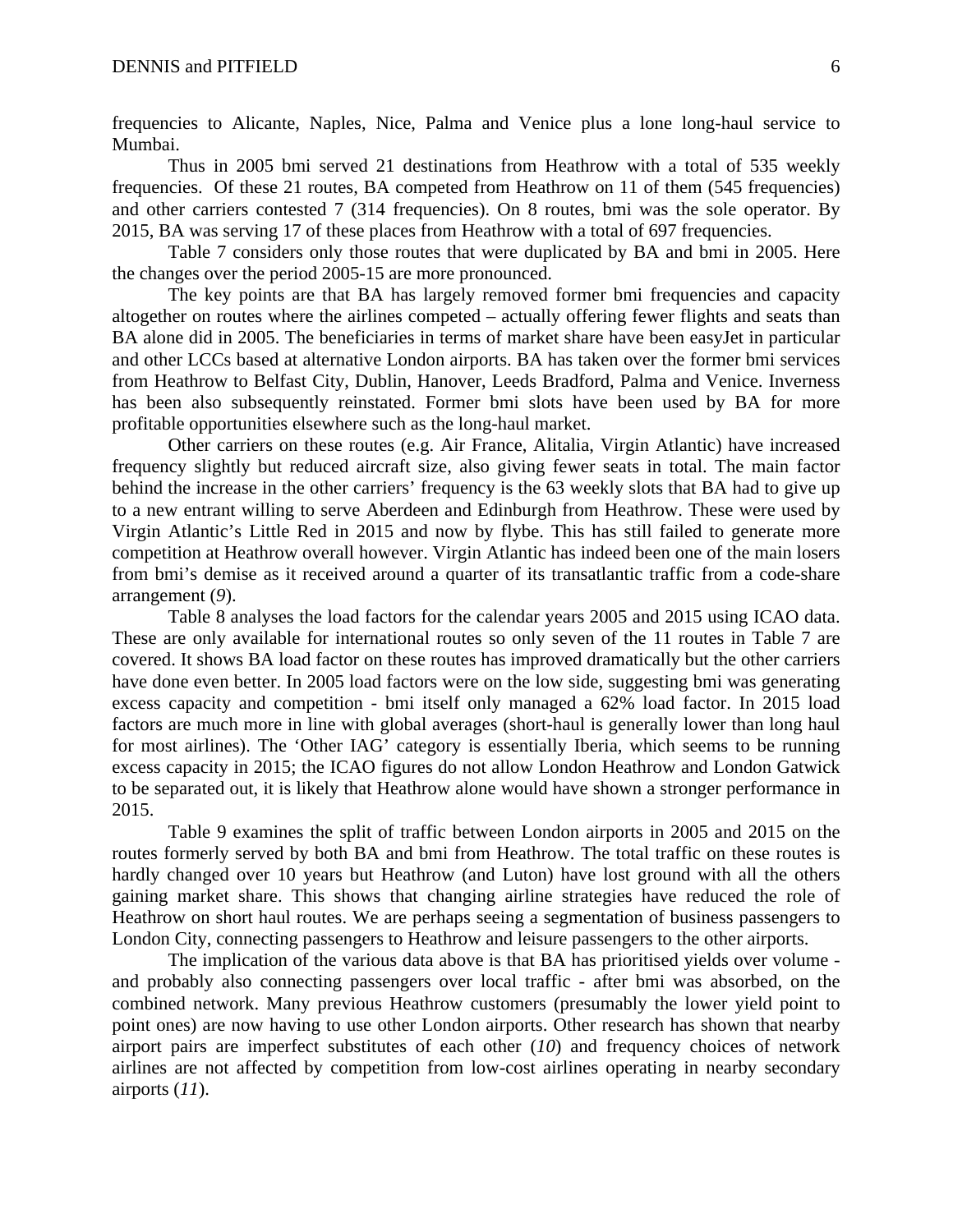## **Impact on Individual Routes at New York Newark of the Merger between Continental and United**

The routes from Newark that were served by both Continental and United in 2005 have been compared with United's service in 2015 (Table 10). There are only five such routes which are to other United hubs (Chicago O'Hare, Denver, Los Angeles, San Francisco and Washington Dulles).

In this case, the merger appears to have produced a positive outcome as total capacity has increased, total frequency has stayed the same and average aircraft size has got larger. Other airlines flying these routes have also increased seat capacity and aircraft size but with a slight decline in frequency. This is one of the 'silver linings' that can emerge from mergers in the longer term (*12*).

This is because these are the hub-hub routes for the enlarged United and hence critical to the new network. The other United routes from Newark in 2015 were only served by Continental originally and are now served by United instead so there is not much change on those. This conforms to other research suggesting connectivity has increased following the United-Continental merger (*13*).

# I**mpact on Individual Routes at New York La Guardia of the Slot Swap between US Airways and Delta**

At New York La Guardia, a rather different situation can be seen which is more analogous to the London one. US Airways and Delta arranged a slot swap whereby DL gained US slots at La Guardia while US acquired DL slots at Washington National together with a cash payment (*14*). The transaction was viewed negatively by many stakeholders (*15*).

As in London, Delta was obliged to cede some slots as part of the package to introduce new competition.

This has had a negative impact on travellers who were previously served by US Airways at La Guardia but are no longer part of the AA-US network. Table 11 shows that 10 routes have been dropped altogether. These typically each operated about three times per day to regional points in the northeast US using small aircraft (e.g. Albany, Ithaca, Providence). On the eight routes that were served by US Airways alone in 2005 but are now served only by Delta, frequencies and capacity have both been slashed although aircraft size has become larger. This suggests the consumer has seen a reduced level of service with the potential for higher fares and load factors for the airline. These are slightly larger cities than the first group such as Buffalo, Louisville, Rochester and Burlington VT. Some may be 'rust belt' locations with declining demand but others are clearly not. A further five destinations were served by both US Airways and Delta in 2005 (or Northwest with which Delta merged in 2008) but reduced to only Delta service by 2015. These have seen even more drastic cutbacks as the former US Airways capacity has been lost altogether and frequencies have more than halved. These are also significant centres: Charleston SC, Greenville/Spartanburg, Indianapolis, Manchester NH and Portland ME. Small and medium sized cities have been clearly identified as the big losers (*16*).

It is fair to say that there are other places which were served by both US and DL in 2005 and are still served by US (or AA) and DL in 2015 so the competitive position on those markets has not changed greatly. Delta has launched new service to large cities that neither it nor US Airways served from La Guardia before. New carriers have taken advantage of the slot divestments (16 pairs) to launch service on the busier routes such as WestJet to Toronto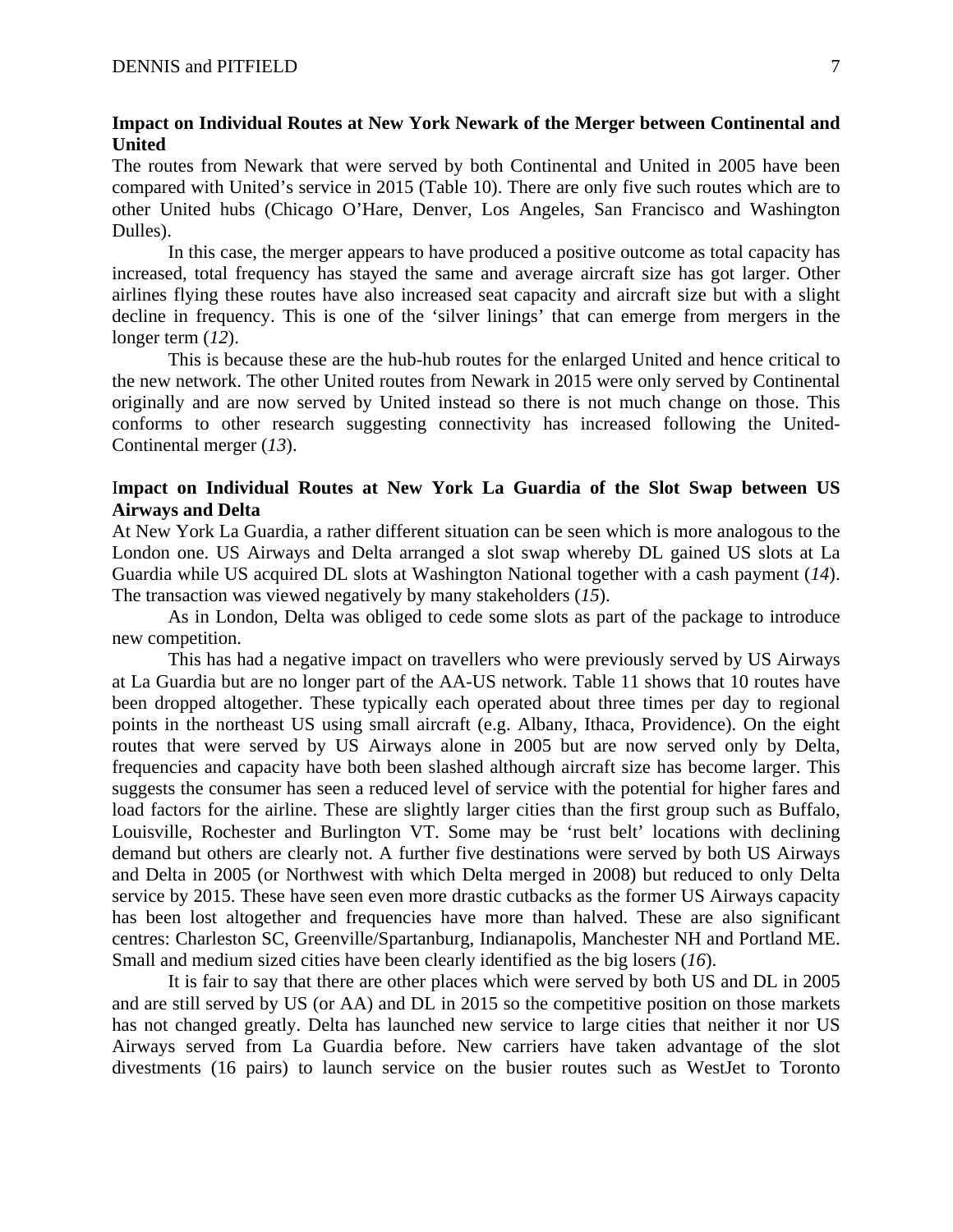(somewhat ironically code-shared with Delta). Southwest and Virgin America also gained some slots following the AA-US merger (*17*).

## **CONCLUSIONS**

Airline market concentration has greatly increased over the time period 2005-15 at all airports in London and New York (except Luton where the growth of Wizz and Ryanair has diluted the previous dominance of easyJet) as shown by the HHI analysis. This is in-line with expectations. The two main hub airports, Heathrow and Newark have become heavily dominated by British Airways and United respectively. Gatwick is now the most important airport in easyJet's system while Stansted has become a massive fortress for Ryanair. JFK is still a relatively dispersed market amongst airlines while La Guardia has become dominated by Delta. When the airline groupings are considered, this accentuates the concentration at all airports except London City where Air France/KLM has become a weaker player. The oneworld alliance is now overwhelmingly dominant at Heathrow and with the loss of bmi, other alliances are focusing on their alternative hubs in Europe. There is an overall tendency towards greater monopoly power with its consequences for pricing and consumer choice.

An analysis of operations, load factors and market shares shows that the change in Newark has been positive in terms of increases in frequency and seat capacity on the duplicated routes between United and Continental as these are between the hubs of the merged airlines. The hub network has also been maintained intact.

At Heathrow and La Guardia however there is more evidence of benefits to the airlines in reduced capacity and higher load factors on duplicated routes which may have negative implications for consumers. It is notable that small cities have been the big losers from these changes, seeing their slots raided to provide the divestments required by regulators. In contrast, more services are available on the dense routes and in the case of Heathrow to long-haul destinations. It is debatable as to whether the slot divestments have been an entirely positive experience for consumers. Arguably, this has created more competition and frequency where there was already plenty - once other airlines and airports are taken into account - but reduced capacity or lost service altogether on thinner monopoly markets which may have heavily depended on these links. It also may have reduced the ability to connect from these smaller cities to the wider domestic and international networks, something that is rarely considered in competition assessments which focus on competition between carriers on direct routes. Without the divestment requirements, the dominant airlines may have sustained more of these services to the smaller cities. In London, point to point passengers seeking competitive fares are increasingly being forced to alternative airports with resultant inconvenience in overall journey times, while British Airways and Heathrow concentrate on connecting and high yield traffic. These are significant findings.

In the Transatlantic market from London, concentration has increased partly through the BA-American grouping but also the tie up between Delta and Virgin Atlantic which has significantly reduced the number of independent competitors. At New York however this is less marked as the split between the alliances has become more even, at least as far as direct flights are concerned. An area which merits further research is whether the decline in competition from rival airlines offering indirect routings on a city pair where other carriers have direct service, has led to higher fares on the direct flights or elimination of discounts for connecting services where they are now competing against a direct flight of the same merged airline or alliance group.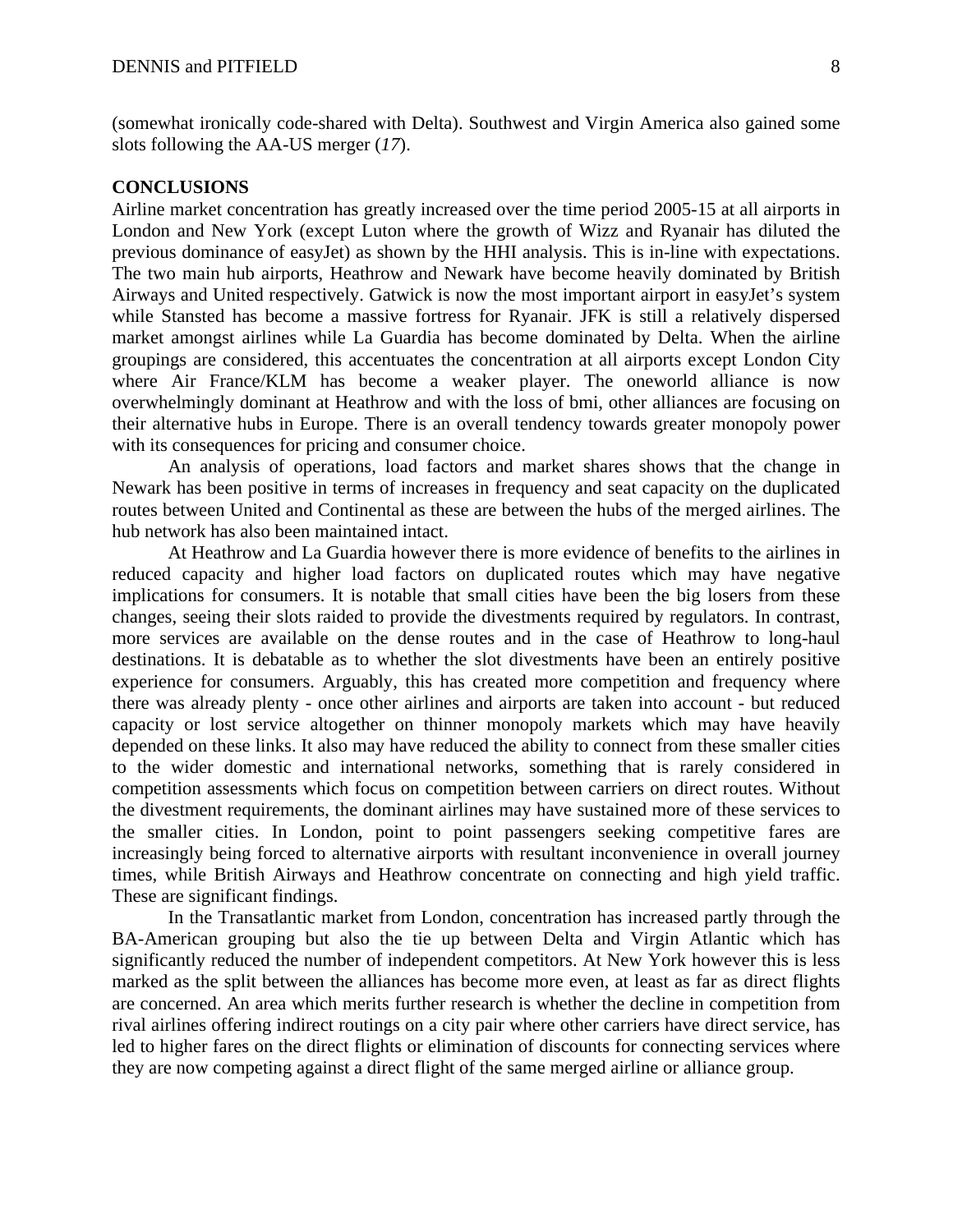An awareness of these findings can inform airline and airport reactions to the market, in particular, whether regional links should be reinstated and also whether greater or different regulatory intervention is needed. Returning to where this paper started with the quotation from Charles Dickens, mergers and consolidation have led to the best of times for many of the airlines involved in the London and New York markets but the worst of times for some of the passengers. Regulatory approval and amelioration measures which may have appeared wise at the time may yet come to be seen as foolish with the evolution of the markets and the benefit of hindsight.

## **ACKNOWLEDGEMENTS**

The assistance of Alistair Rivers, Client Services Manager, FlightGlobal is much appreciated in sourcing the Innovata schedules and capacity data.

## **REFERENCES**

1. Kingsley-Jones, M. On the lookout. *Airline Business*, June 2016, pp. 16-20.

2. Russell, E., G. Dunn and D. Perry. Virgin-Delta joint venture has legs. *Airline Business*, Jan 2013, p. 8.

3. McDonald, J. B. Delta and USAir convince DOT to approve LaGuardia-Reagan slot swap, and DOJ continues to investigate at National, *Jones Day*, Feb 6 2012, accessed on-line at <http://www.lexology.com/library/detail.aspx?g=3cb6c072-c2f0-4565-93e2-5da432c1020d>

4. Stiglitz, J.E. *Economics*, W.W.Norton, New York, 1993.

5. Pitfield, D.E. The impact on traffic, market shares and concentration of airline alliances on selected European – US routes, *Journal of Air Transport Management*, Vol. 13, 2007, pp. 192- 202.

6. Brueckner, J. K. and E. Pels. European airline mergers, alliance consolidation and consumer welfare. *Journal of Air Transport Management*, Vol. 11, No. 1, 2005, pp. 27-41.

7. Gillespie, W. and O.M. Richard. Antitrust immunity and international airline alliances, *Economic Analysis Group Discussion Paper*, EAG 11-1, US Dept of Justice, Feb 2011.

8. Schosser, M. and A. Wittmer. Cost and revenue synergies in airline mergers – Examining geographical differences. *Journal of Air Transport Management*, Vol. 47, 2015, pp. 142-153.

9. Gulliver. In which British Airways buys a money-losing airline to the detriment of its own passengers. *The Economist*, April 1 2012, accessed on-line at https://www.economist.com/blogs/gulliver/2012/04/ba-and-bmi

10. Lijesen, M. and Behrens, C. The spatial scope of airline competition. *Transportation Research E*, Vol. 99, 2017, pp. 1-13.

11. Fageda, X. What hurts the dominant airline at hub airports? *Transportation Research E*, Vol. 70, 2014, pp. 177-189.

12. Steven, A. B., A. Alamdar Yazdi and M. Dresner. Mergers and service quality in the airline industry: A silver lining for air travellers? *Transportation Research E*, Vol. 89, 2016, pp. 1-13.

13. Jean, G. A. and G. Lohmann. Revisiting the airline business model spectrum: the influence of post-global financial crisis and airline mergers in the US (2011-2013). *Research in Transportation Business and Management*, Vol. 21, 2016, pp. 76-83.

14. Ranson, L. Slot swap deal clears first hurdle, *Airline Business*, Nov 2011, p. 16.

15. Centre for Aviation. A brake on competition: The ongoing conundrum of airport slots, 8 Sep 2011. Accessed on-line at https://centreforaviation.com/insights/analysis/a-brake-oncompetition-the-ongoing-conundrum-of-airport-slots-58335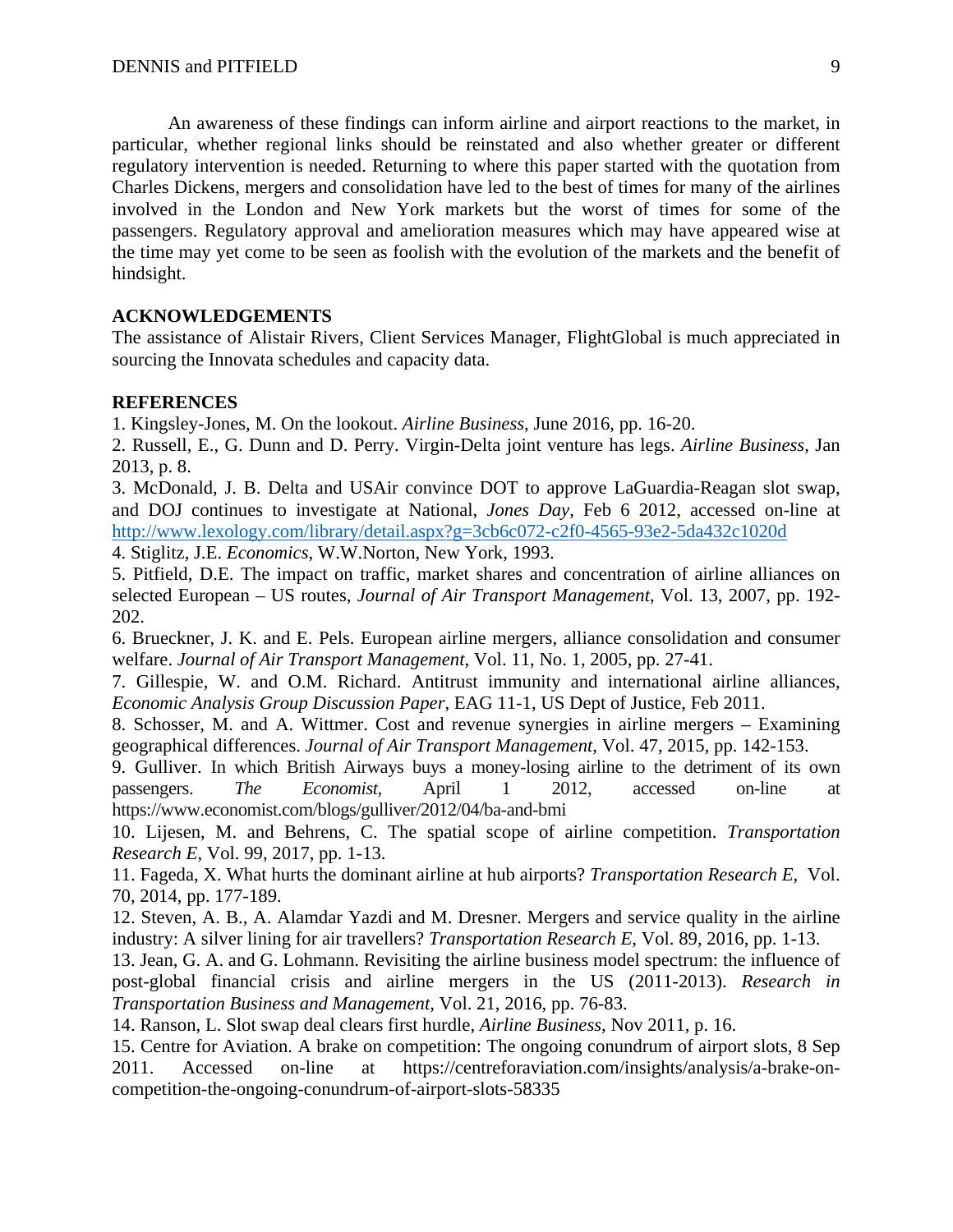16. Cranky Flier. Winners and Losers in Delta's Big Expansion at New York's La Guardia Airport, Dec 19 2011. Accessd on-line at http://crankyflier.com/2011/12/19/winners-and-losersin-deltas-big-expansion-at-new-yorks-la-guardia-airport/

17. Jacobs, K. and D. Bartz. Southwest, Virgin win waiver to purchase La Guardia slots, Reuters Business News, Dec 6 2013. Accessed on-line at [http://www.reuters.com/article/us-southwest](http://www.reuters.com/article/us-southwest-virgin-idUSBRE9B501Q20131206)[virgin-idUSBRE9B501Q20131206](http://www.reuters.com/article/us-southwest-virgin-idUSBRE9B501Q20131206)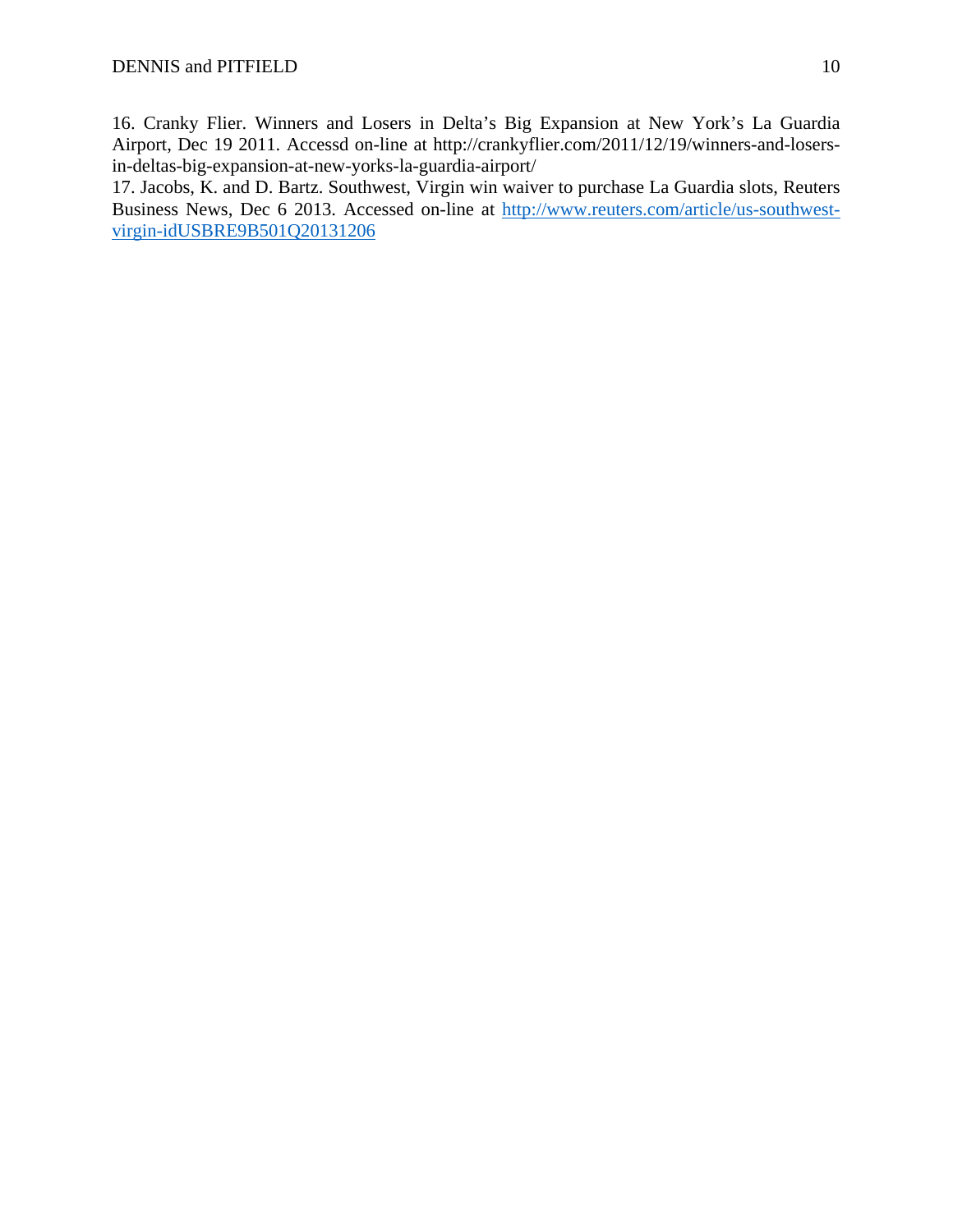## **LIST OF TABLES**

**TABLE 1 HHI Results, Operations/Week, London and New York, 2005, 2015**

**TABLE 2 HHI Results, Seats/Week, London and New York, 2005, 2015**

**TABLE 3 HHI results, Operations/Week, Airline Groups, London and New York, 2005, 2015**

**TABLE 4 HHI Results, Seats/Week, Airline Groups, London and New York, 2005, 2015**

**TABLE 5 HHI Results, Operations/Week, Transatlantic Alliances, London and New York, 2005, 2015**

**TABLE 6 HHI Results, Seats/Week, Transatlantic Alliances, London and New York, 2005, 2015**

**TABLE 7 Change in Operations at London Heathrow on Routes Duplicated between British Airways (BA) and bmi (BD), 2005, 2015**

**TABLE 8 Change in Load Factor at London on International Routes Duplicated between British Airways (BA) and bmi (BD), 2005, 2015**

**TABLE 9 Change in Market Share of London Airports on Routes Duplicated between British Airways (BA) and bmi (BD), 2005, 2015**

**TABLE 10 Change in Operations at New York Newark on Routes Duplicated between Continental (CO) and United (UA), 2005, 2015**

**TABLE 11 Change in Operations at New York La Guardia on Routes No Longer Served by US Airways after the Slot Swap with Delta**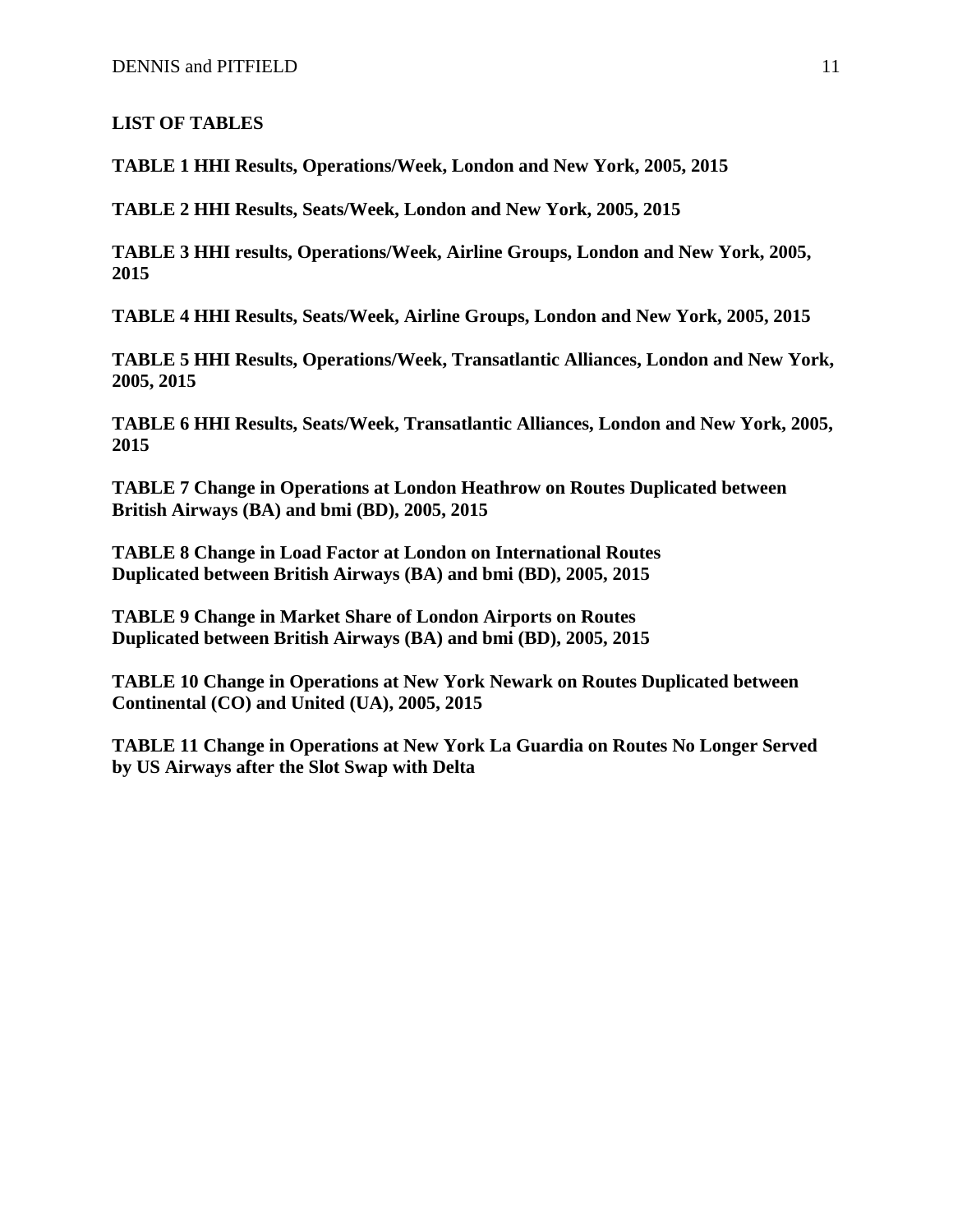|          | Airport    | 2005 | % of ops | 2015 | % of ops |
|----------|------------|------|----------|------|----------|
| London   |            |      |          |      |          |
|          | <b>LCY</b> | 1699 | 6.6      | 2758 | 7.0      |
|          | <b>LGW</b> | 1979 | 22.6     | 2449 | 27.1     |
|          | <b>LHR</b> | 2030 | 47.2     | 2738 | 43.4     |
|          | <b>LTN</b> | 4595 | 7.0      | 2957 | 8.7      |
|          | <b>STN</b> | 3944 | 16.6     | 5875 | 13.8     |
| New York |            |      |          |      |          |
|          | <b>EWR</b> | 4922 | 36.2     | 5413 | 32.7     |
|          | <b>JFK</b> | 1704 | 29.0     | 1987 | 36.7     |
|          | <b>LGA</b> | 2062 | 34.8     | 2745 | 30.6     |

| TABLE 1 HHI Results, Operations/Week, London and New York, 2005, 2015 |  |  |
|-----------------------------------------------------------------------|--|--|
|                                                                       |  |  |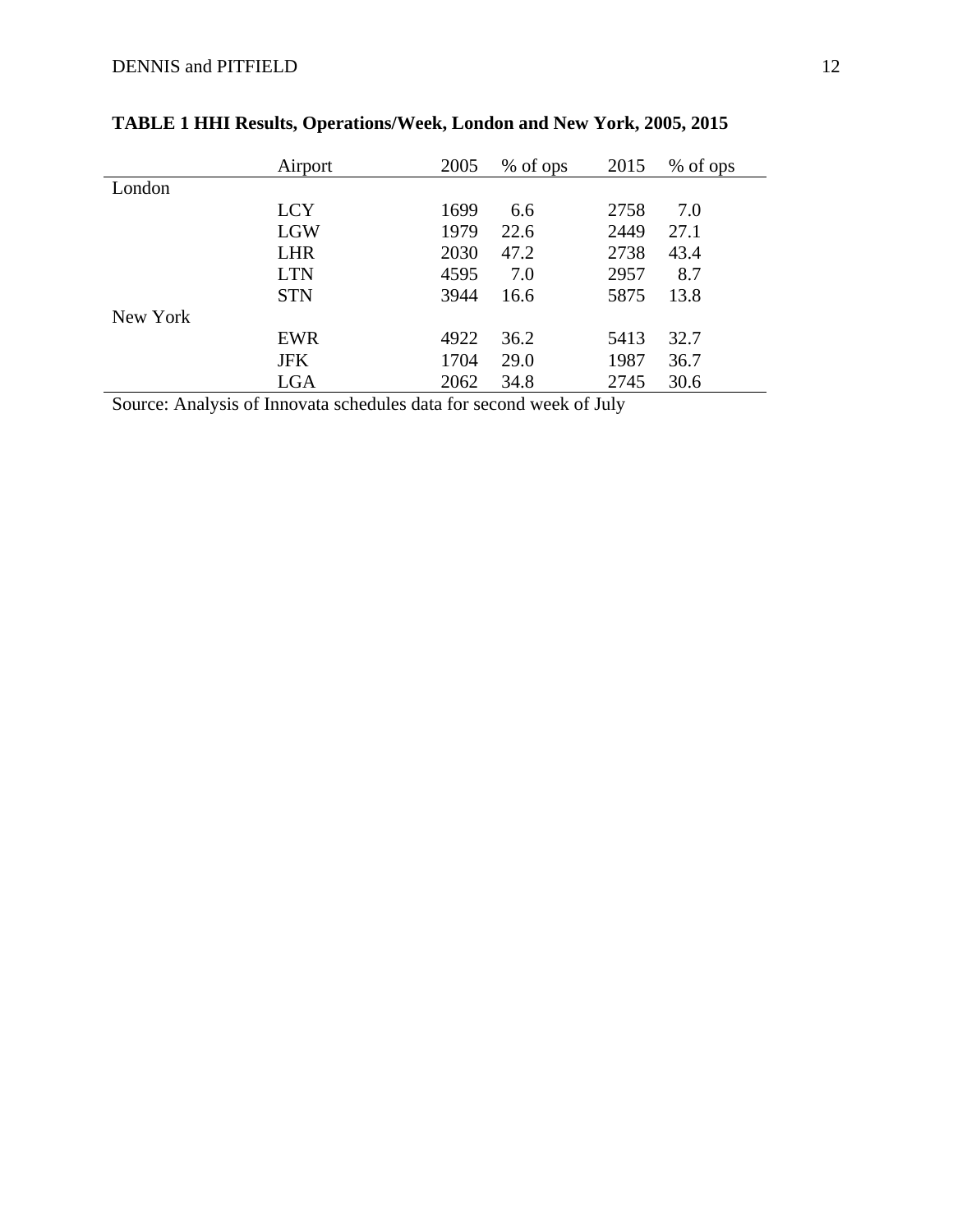|          | Airport    | 2005 | % of seats | 2015 | % of seats |
|----------|------------|------|------------|------|------------|
| London   |            |      |            |      |            |
|          | <b>LCY</b> | 1548 | 2.4        | 2774 | 3.2        |
|          | <b>LGW</b> | 1584 | 20.1       | 2180 | 26.5       |
|          | <b>LHR</b> | 1857 | 55.1       | 2289 | 48.4       |
|          | <b>LTN</b> | 4380 | 6.5        | 2833 | 8.3        |
|          | <b>STN</b> | 4472 | 15.9       | 6374 | 13.6       |
| New York |            |      |            |      |            |
|          | <b>EWR</b> | 4283 | 32.9       | 4813 | 29.7       |
|          | <b>JFK</b> | 1381 | 40.0       | 1386 | 46.8       |
|          | <b>LGA</b> | 1633 | 27.1       | 2258 | 23.5       |

# **TABLE 2 HHI Results, Seats/Week, London and New York, 2005, 2015**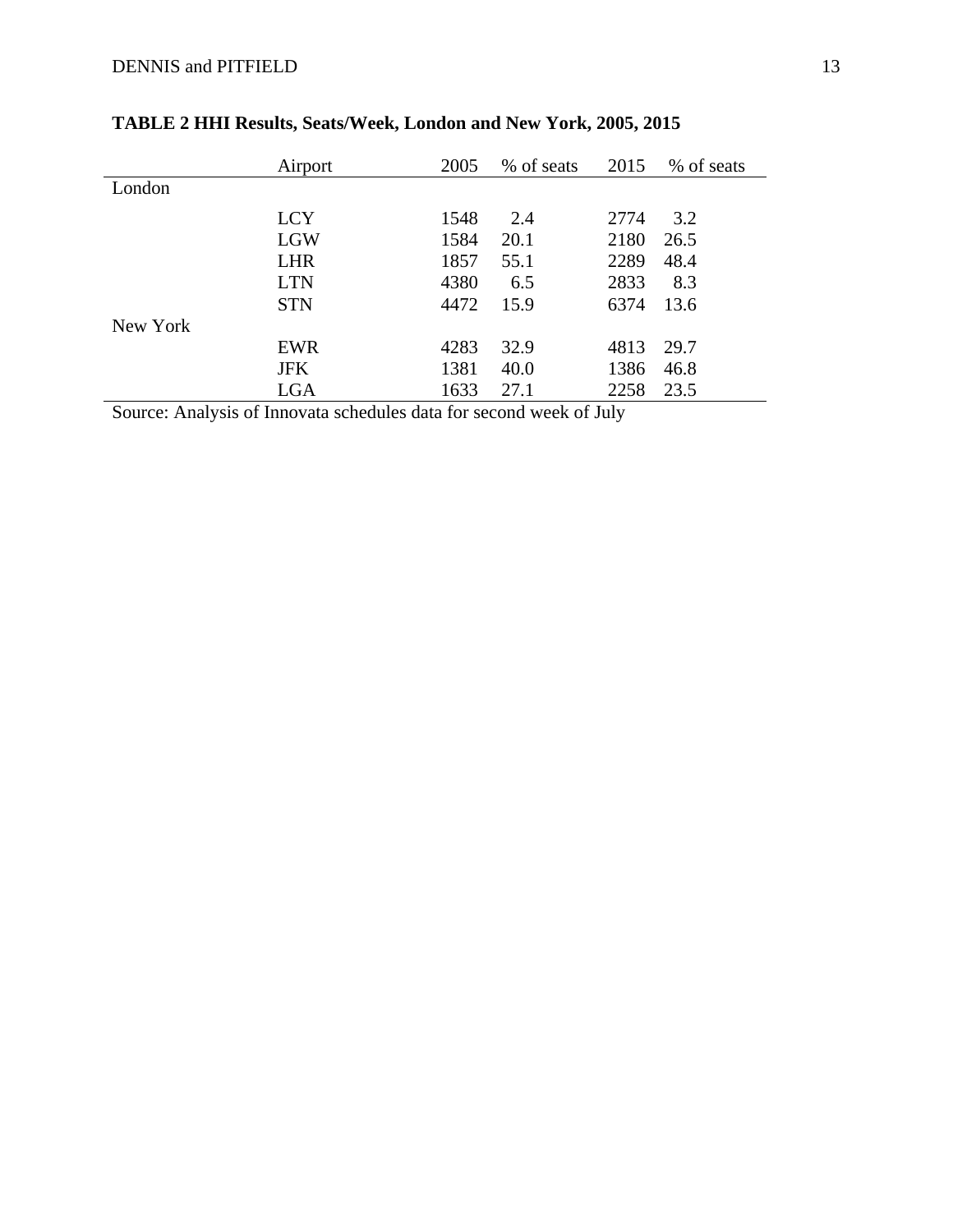|          | Airport    | 2005 | % of ops | 2015 | % of ops |
|----------|------------|------|----------|------|----------|
| London   |            |      |          |      |          |
|          | <b>LCY</b> | 1804 | 6.6      | 2758 | 7.0      |
|          | <b>LGW</b> | 1979 | 22.6     | 2503 | 27.1     |
|          | <b>LHR</b> | 2037 | 47.2     | 2919 | 43.4     |
|          | <b>LTN</b> | 4595 | 7.0      | 2957 | 8.7      |
|          | <b>STN</b> | 3944 | 16.6     | 5875 | 13.8     |
| New York |            |      |          |      |          |
|          | EWR        | 4922 | 36.2     | 5434 | 32.7     |
|          | <b>JFK</b> | 1705 | 29.0     | 2025 | 36.7     |
|          | LGA        | 2062 | 34.8     | 3125 | 30.6     |

|      |  | TABLE 3 HHI results, Operations/Week, Airline Groups, London and New York, 2005, |  |  |  |
|------|--|----------------------------------------------------------------------------------|--|--|--|
| 2015 |  |                                                                                  |  |  |  |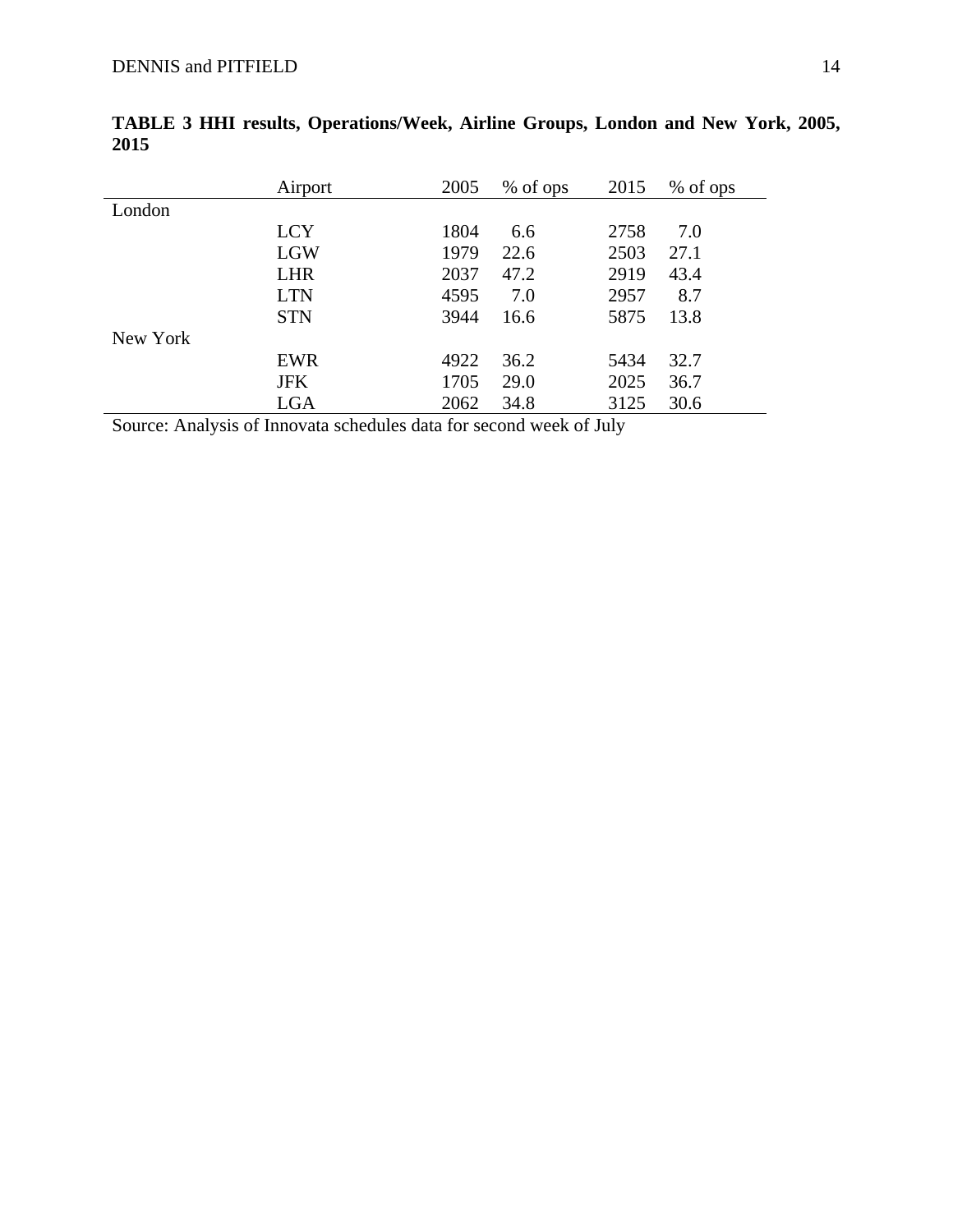|          | Airport    | 2005 | % of seats | 2015 | % of seats |
|----------|------------|------|------------|------|------------|
| London   |            |      |            |      |            |
|          | <b>LCY</b> | 1683 | 2.4        | 2774 | 3.2        |
|          | <b>LGW</b> | 1584 | 20.1       | 2226 | 26.5       |
|          | <b>LHR</b> | 1861 | 55.1       | 2421 | 48.4       |
|          | <b>LTN</b> | 4380 | 6.5        | 2833 | 8.3        |
|          | <b>STN</b> | 4472 | 15.9       | 6374 | 13.6       |
| New York |            |      |            |      |            |
|          | <b>EWR</b> | 4283 | 32.9       | 4837 | 29.7       |
|          | <b>JFK</b> | 1384 | 40.0       | 1425 | 46.8       |
|          | LGA        | 1633 | 27.1       | 2604 | 23.5       |

|  |  | TABLE 4 HHI Results, Seats/Week, Airline Groups, London and New York, 2005, 2015 |  |
|--|--|----------------------------------------------------------------------------------|--|
|  |  |                                                                                  |  |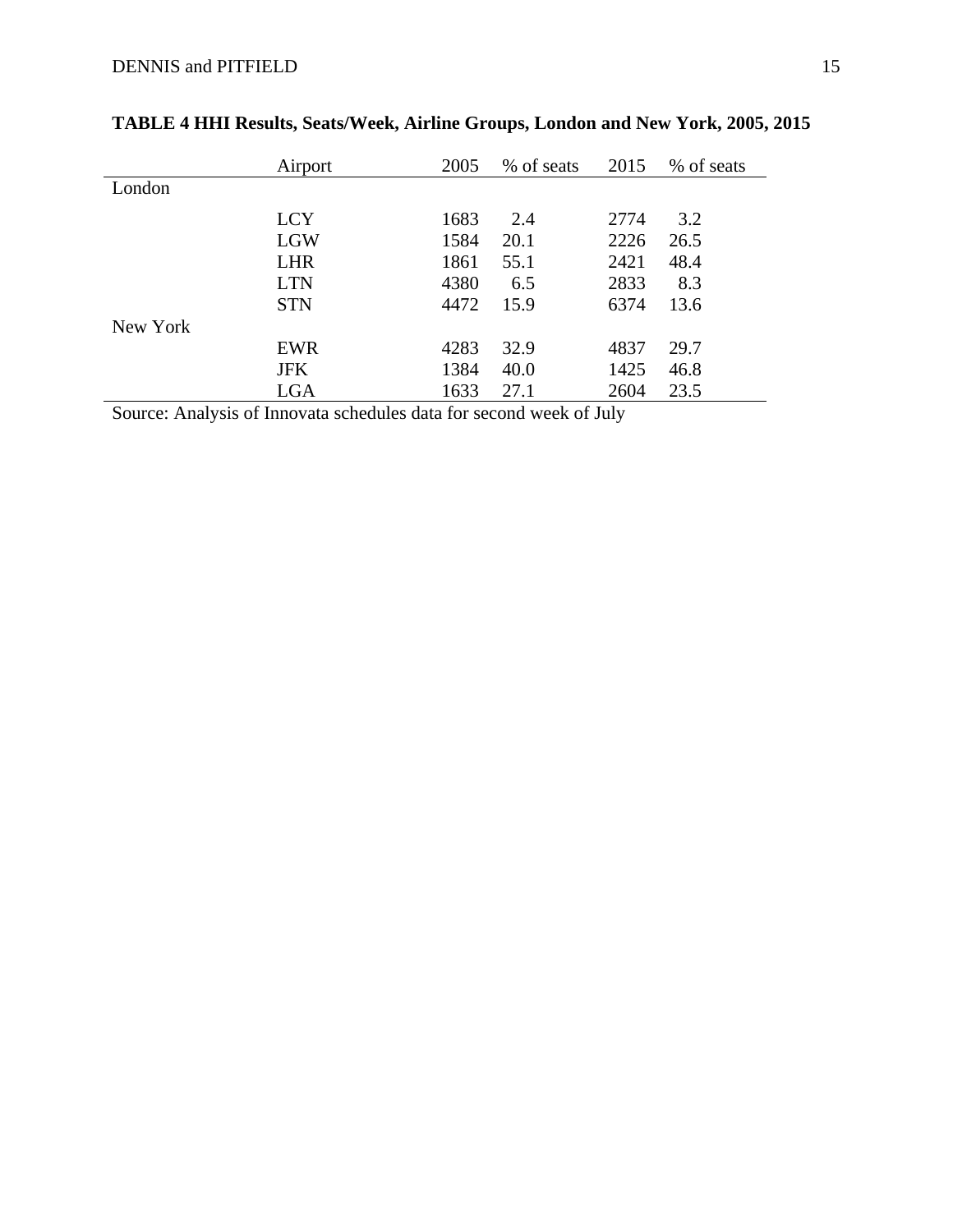# **TABLE 5 HHI Results, Operations/Week, Transatlantic Alliances, London and New York, 2005, 2015**

|          |              | 2005 | 2015 |
|----------|--------------|------|------|
| London   |              |      |      |
| New York | All airports | 4561 | 4665 |
|          | All airports | 4159 | 3484 |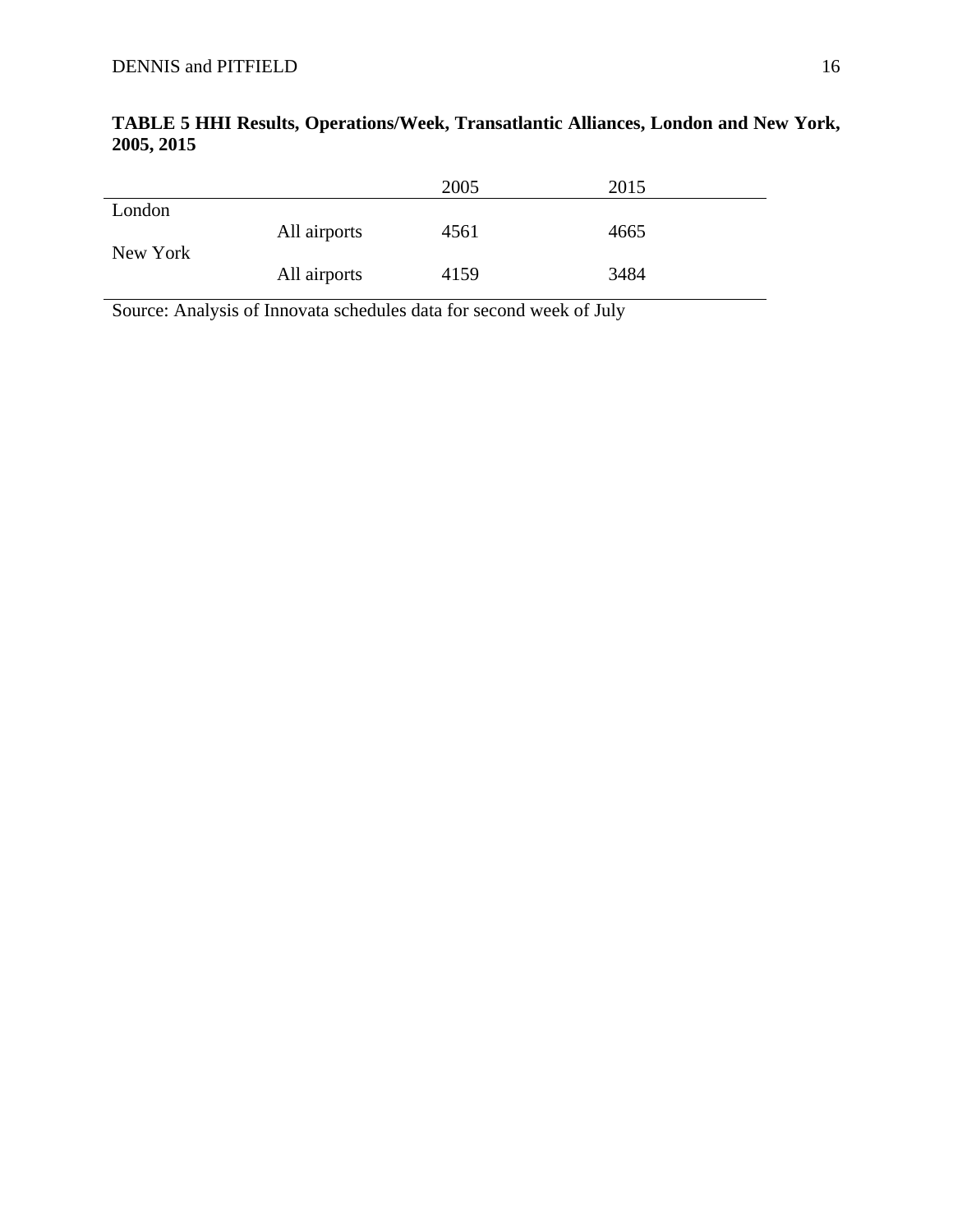# **TABLE 6 HHI Results, Seats/Week, Transatlantic Alliances, London and New York, 2005, 2015**

|          |              | 2005 | 2015 |
|----------|--------------|------|------|
| London   |              |      |      |
| New York | All airports | 4728 | 5055 |
|          | All airports | 4035 | 3470 |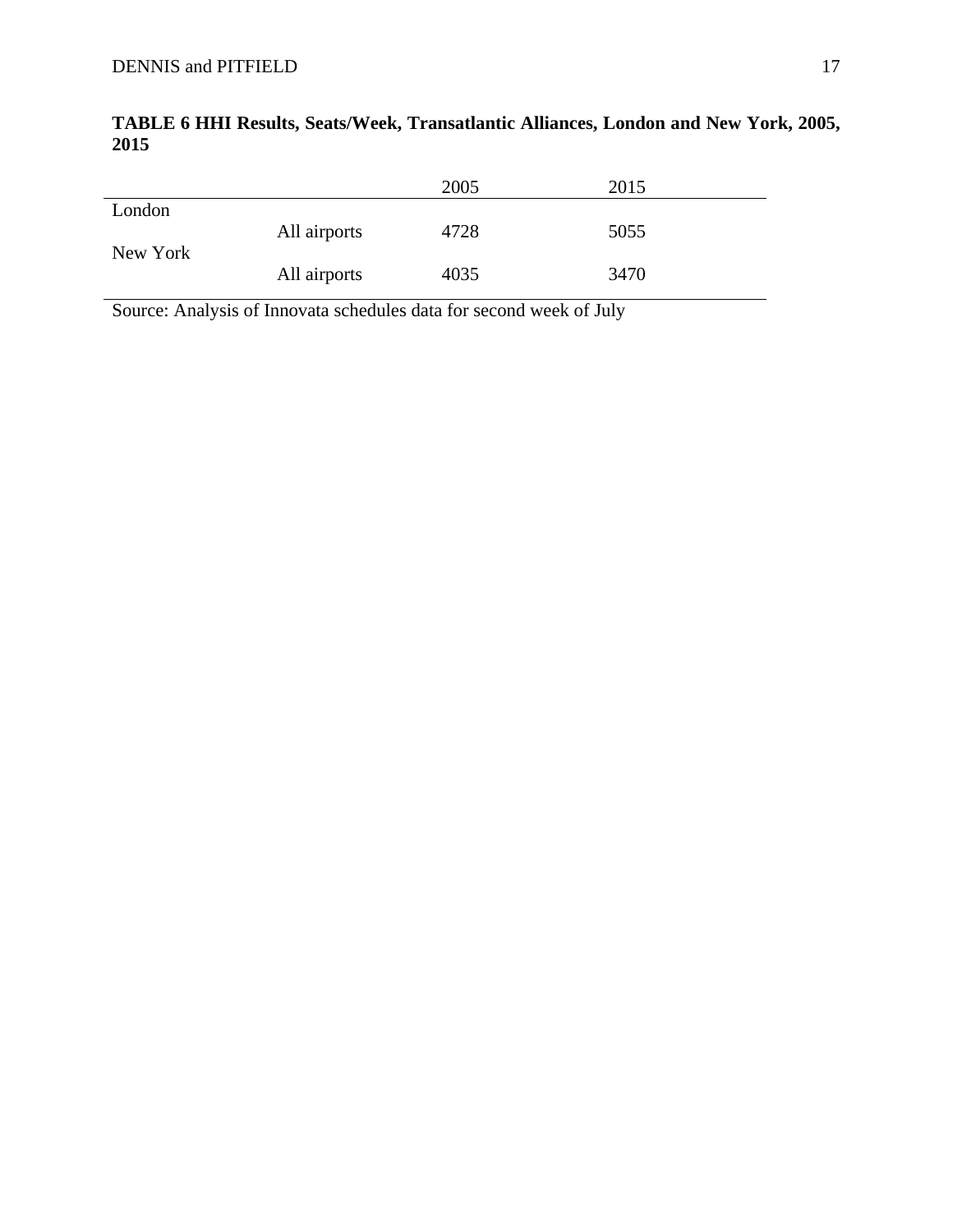|                  | 2005        |        |               | 2015           |                |               |
|------------------|-------------|--------|---------------|----------------|----------------|---------------|
|                  | frequencies | seats  | average       | frequencies    | seats          | average       |
|                  | /week       | /week  | aircraft size | /week          | /week          | aircraft size |
|                  |             |        | (seats)       |                |                | (seats)       |
| <b>BA</b>        | 545         | 85300  | 157           | 541            | 84344          | 156           |
| <b>BD</b>        | 343         | 48697  | 142           | $\overline{0}$ | $\overline{0}$ | na            |
| Other IAG        | 42          | 7560   | 180           | 56             | 10004          | 179           |
| <b>IAG</b> Total | 930         | 14557  | 152           | 597            | 94348          | 158           |
| Others           | 224         | 39404  | 176           | 251            | 38969          | 155           |
| Total            | 1154        | 180961 | 157           | 848            | 133317         | 157           |

# **TABLE 7 Change in Operations at London Heathrow on Routes Duplicated between British Airways (BA) and bmi (BD), 2005, 2015**

BA – British Airways, BD – bmi British Midland, IAG – International Airlines Group

Routes from London: Aberdeen, Amsterdam, Brussels, Edinburgh, Glasgow, Madrid, Manchester, Milan Linate, Mumbai, Nice, Paris CDG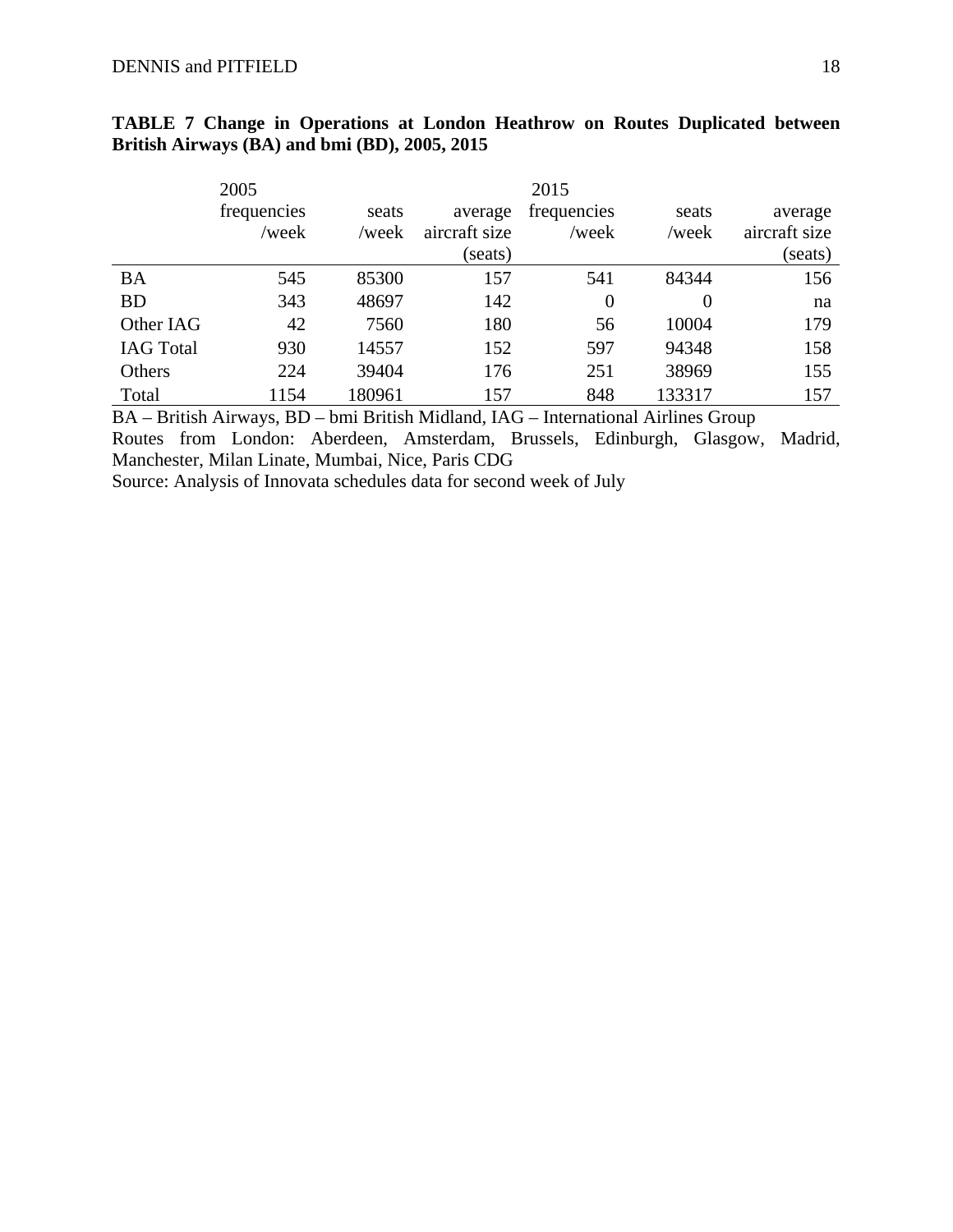|                       | 2005          | 2015          |
|-----------------------|---------------|---------------|
|                       | % load factor | % load factor |
| <b>BA</b>             | 68.1          | 76.0          |
| <b>BD</b>             | 62.2          | na            |
| Other IAG             | 77.1          | 68.7          |
| <b>IAG</b>            | 67.3          | 74.9          |
| Others                | 70.3          | 83.4          |
| Total                 | 68.0          | 77.5          |
| <b>BA</b> Systemwide  | 76.3          | 81.5          |
| <b>IATA Scheduled</b> | 74.8          | 80.4          |

|  |  |  |                                                                  | TABLE 8 Change in Load Factor at London on International Routes |  |
|--|--|--|------------------------------------------------------------------|-----------------------------------------------------------------|--|
|  |  |  | Duplicated between British Airways (BA) and bmi (BD), 2005, 2015 |                                                                 |  |

BA – British Airways, BD – bmi British Midland, IAG – International Airlines Group Routes from London: Amsterdam, Brussels, Madrid, Milan Linate, Mumbai, Nice, Paris CDG IATA – International Air Transport Association

Source: ICAO (BA figures include LGW and LHR but not LCY)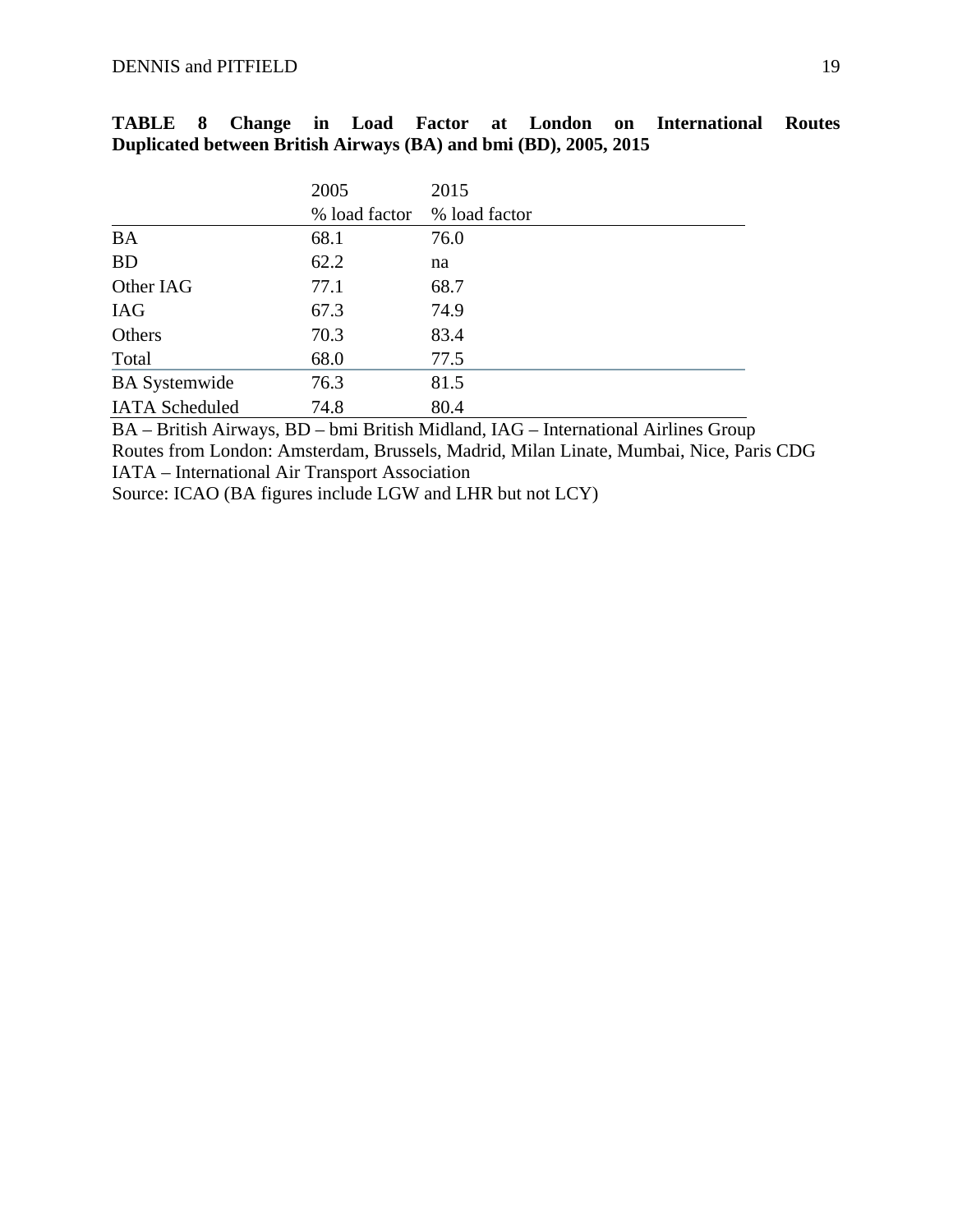|                 | 2005       |              |            |              |
|-----------------|------------|--------------|------------|--------------|
|                 | scheduled  | market       | scheduled  | market       |
|                 | passengers | share $(\%)$ | passengers | share $(\%)$ |
| London City     | 583416     | 2.9          | 1603178    | 7.8          |
| Gatwick         | 3291794    | 16.3         | 4425408    | 21.6         |
| Heathrow        | 12678597   | 62.9         | 10703996   | 52.3         |
| Luton           | 2220175    | 11.0         | 1528828    | 7.5          |
| Southend        | 0          | 0.0          | 214566     | 1.0          |
| <b>Stansted</b> | 1368812    | 6.8          | 1973703    | 9.7          |
| Total           | 20142794   | 100.0        | 20449679   | 100.0        |

# **TABLE 9 Change in Market Share of London Airports on Routes Duplicated between British Airways (BA) and bmi (BD), 2005, 2015**

Routes from London: Aberdeen, Amsterdam, Brussels, Edinburgh, Glasgow, Madrid, Manchester, Milan Linate, Mumbai, Nice, Paris CDG

Source: UK Civil Aviation Authority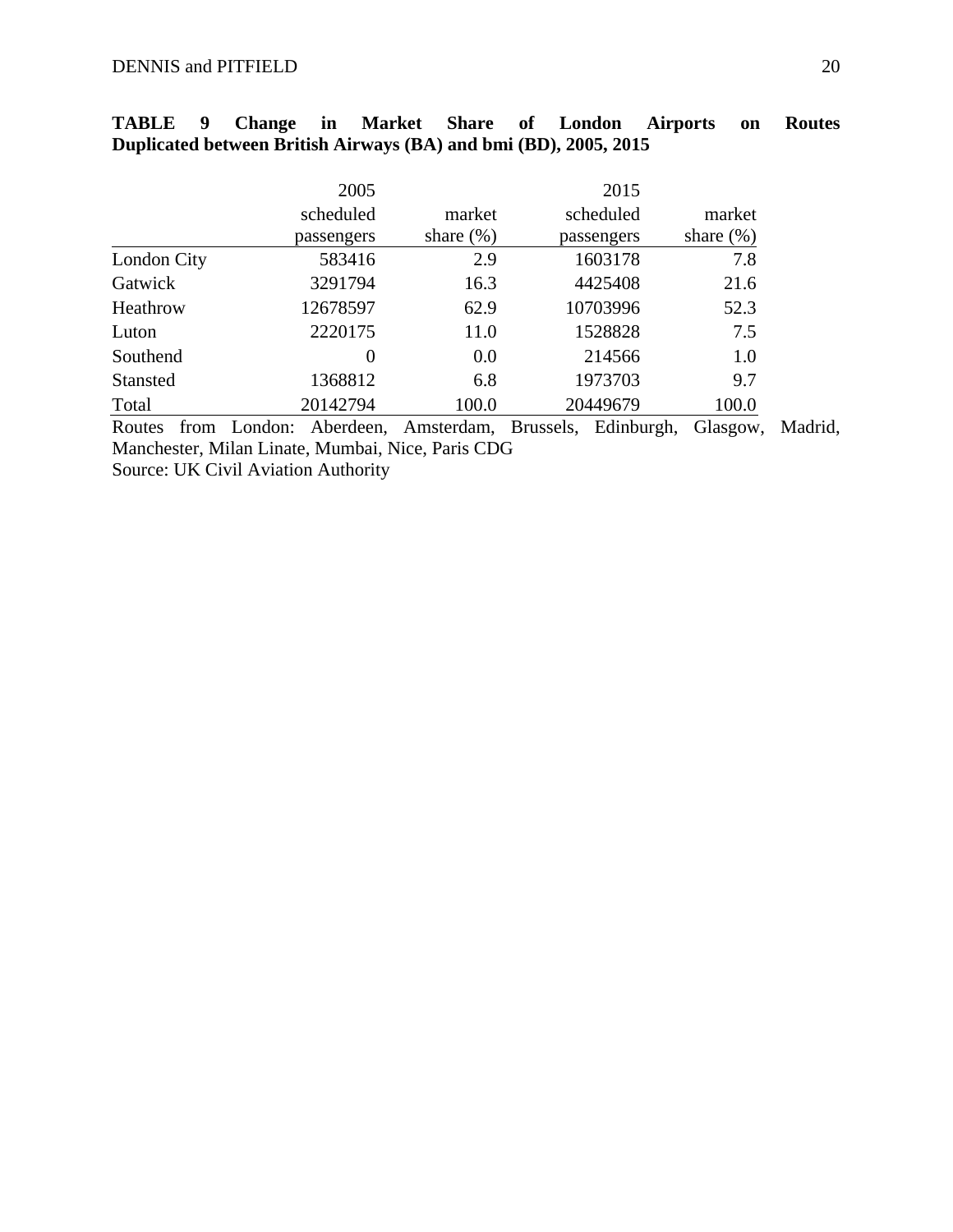|         | 2005        |       |               | 2015        |          |               |
|---------|-------------|-------|---------------|-------------|----------|---------------|
|         | frequencies | seats | average       | frequencies | seats    | average       |
|         | /week       | /week | aircraft size | /week       | /week    | aircraft size |
|         |             |       | (seats)       |             |          | (seats)       |
| CO      | 209         | 25001 | 120           | 0           | $\Omega$ | na            |
| UA      | 158         | 17590 | 111           | 366         | 52739    | 144           |
| $CO+UA$ | 367         | 42591 | 116           | 366         | 52739    | 144           |
| Others  | 124         | 12890 | 104           | 109         | 13451    | 123           |
| Total   | 491         | 55481 | 113           | 475         | 66190    | 139           |

# **TABLE 10 Change in Operations at New York Newark on Routes Duplicated between Continental (CO) and United (UA), 2005, 2015**

CO – Continental, UA – United

Routes from New York: Chicago O'Hare, Denver, Los Angeles, San Francisco, Washington Dulles